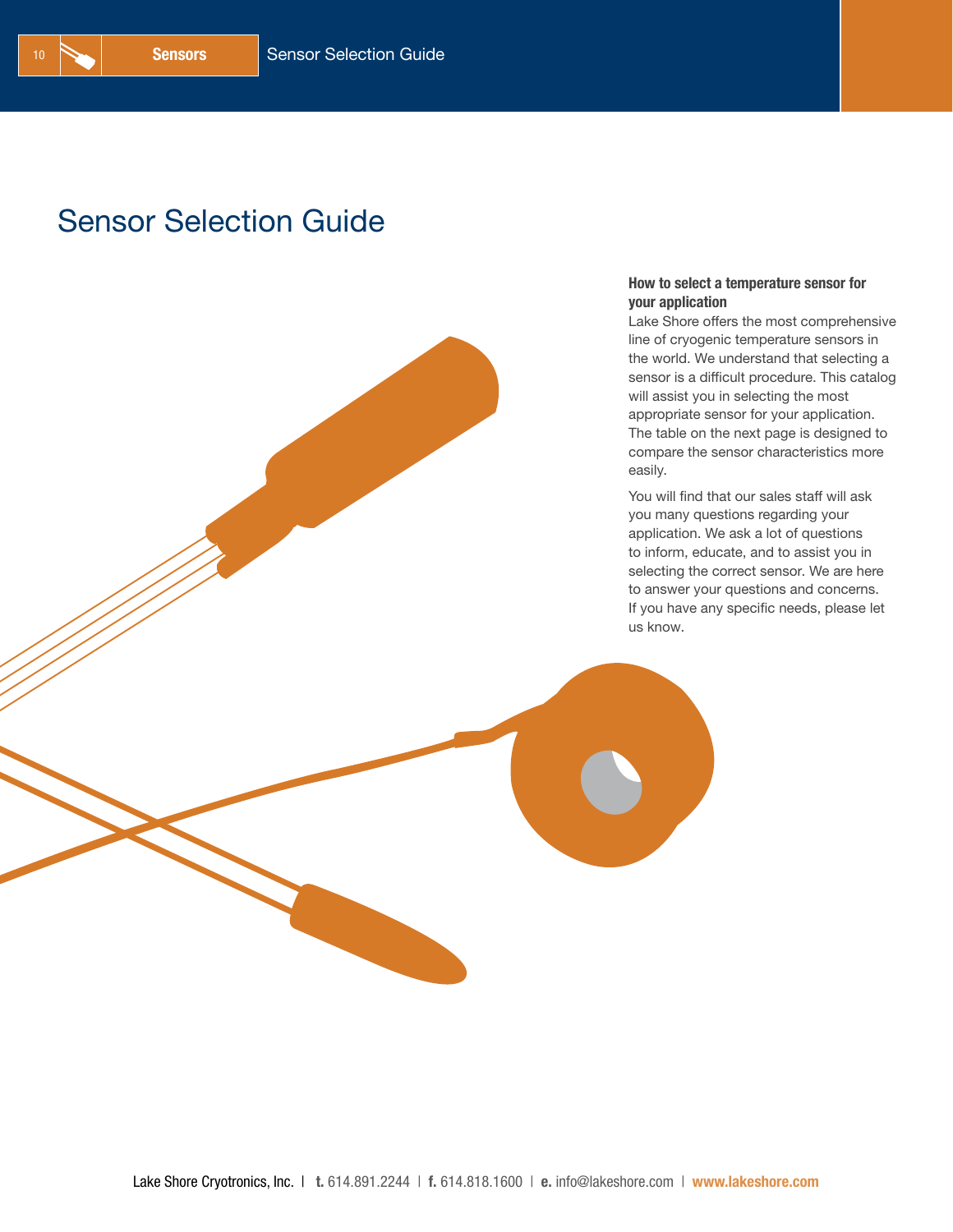

Any one or several of the following environmental factors may be important to you in selecting a sensor:

- **Temperature range**
- Package size
- **Fast thermal response time**
- **Fast electrical response time**
- Heat sinking
- Small thermal mass
- **Robustness**
- **-** Compatibility with harsh environments
	- Magnetic fields
	- Ionizing radiation
	- Ultra high vacuum (UHV)
	- Vibration/mechanical shock
	- Thermal shock
	- Temperatures above 323 K
- **Easily measured signal**
- **-** Compatibility with sources of error
	- Thermal EMFs
	- Self-heating
	- Noise pickup
- **High sensitivity**
- High accuracy\*
- **High repeatability—long and short term**
- **-** Low power dissipation
- **Interchangeability**
- Ease of use
- **Low cost**
- Available accessories
- **-** Available instrumentation

#### Sensor overview

|                                       | <b>Temperature</b><br>range | <b>Standard</b><br>curve | <b>Below</b><br>1 K | <b>Can be used</b><br>in radiation | Performance in magnetic<br>field |
|---------------------------------------|-----------------------------|--------------------------|---------------------|------------------------------------|----------------------------------|
| <b>Diodes</b>                         |                             |                          |                     |                                    |                                  |
| Silicon                               | 1.4 K to 500 K              | $\times$                 |                     |                                    | Fair above 60 K                  |
| GaAIAs                                | 1.4 K to 500 K              |                          |                     |                                    | Fair                             |
| Positive temperature coefficient RTDs |                             |                          |                     |                                    |                                  |
| Platinum                              | 14 K to 873 K               | $\times$                 |                     | $\times$                           | Fair above 30 K                  |
| Rhodium-iron                          | 0.65 K to 500 K             |                          | $\times$            | $\times$                           | Fair above 77 K                  |
| Negative temperature coefficient RTDs |                             |                          |                     |                                    |                                  |
| Cernox™                               | 0.10 K to 420 K             |                          | $\times$            | $\times$                           | Excellent above 1 K              |
| Germanium                             | 0.05 K to 100 K             |                          | $\times$            | $\times$                           | Not recommended                  |
| Ruthenium oxide*                      | $0.01$ K to 40 K            | $\times$                 | $\times$            | $\times$                           | Good below 1 K                   |
| <b>Other</b>                          |                             |                          |                     |                                    |                                  |
| <b>Thermocouples</b>                  | 1.2 K to 1543 K             | $\times$                 |                     |                                    | Fair                             |
| Capacitance                           | 1.4 K to 290 K              |                          |                     |                                    | Excellent                        |

\*RX-102B not recommended for use in magnetic fields

Unfortunately, you can't have it all in one sensor. The most stable and accurate temperature sensors are very large, have slow response times and are extremely fragile. The sensors with the highest sensitivity and resolution have the smallest range. Choosing the appropriate sensor for a particular application necessitates prioritizing the requirements for that application.

The sensors described in this catalog are manufactured for the rigors of cryogenic environments, and are designed with specific applications in mind. For much of its 45 year history, Lake Shore has focused on cryogenic sensors used for the precise measurement of temperatures from near absolute zero to well above room temperature.

As you continue through the Sensor section of the catalog, you will notice that information is presented in both graphical format as well as in more detailed specifications, pertaining to topics such as the sensor's highlights, typical magnetic field-dependent data, resistance, and sensitivity values.

Characteristics such as packaging are incorporated into each sensor's design with the customer in mind. To learn more about what package would be best for your application, please refer to the Sensor Packages and Mounting Adapters section. For more detailed information, see Appendix C.

<sup>\*</sup> The use of the terms accuracy and uncertainty throughout this catalog are used in the more general and conventional sense as opposed to following the strict metrological definitions. For more information, see Appendix B: Accuracy versus Uncertainty.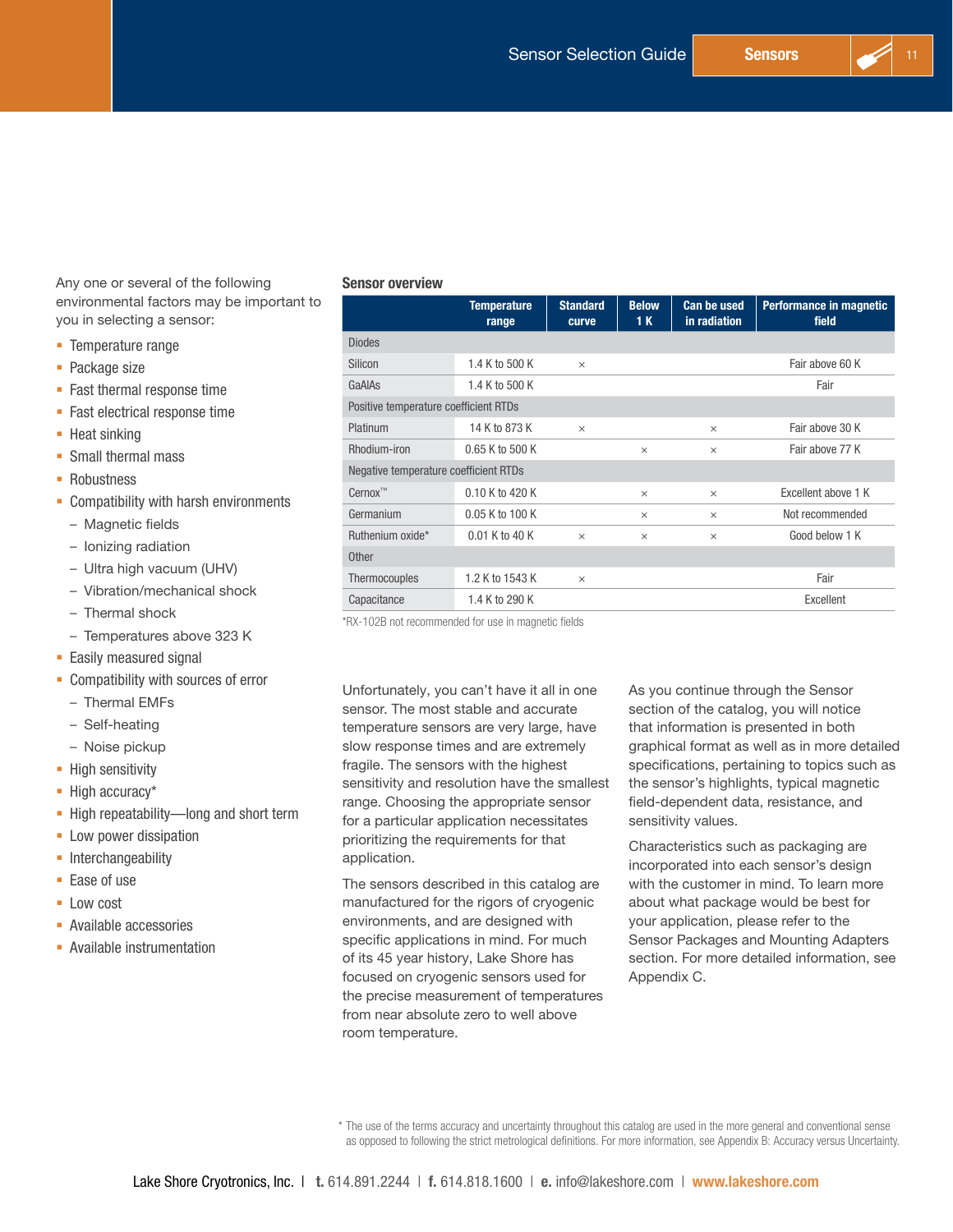# Sensor Types

#### Cernox™

Cernox™ sensors can be used from 100 mK to 420 K with good sensitivity over the whole range. They have a low magnetoresistance, and are the best choice for applications with magnetic fields up to 30 T (for temperatures greater than 2 K). Cernox<sup>™</sup> are resistant to ionizing radiation, and are available in robust mounting packages and probes. Because of their versatility, they are used in a wide variety of cryogenic applications, such as particle accelerators, space satellites, MRI systems, cryogenic systems, and research science.

#### Silicon diodes

Silicon Diodes are the best choice for general-purpose cryogenic use. The sensors are interchangeable (they follow a standard curve) and are available in robust mounting packages and probes. Silicon diodes are easy and inexpensive to instrument, and are used in a wide variety of cryogenic applications, such as cryo-coolers, laboratory cryogenics, cryo-gas production, and space satellites.

#### GaAlAs diodes

GaAlAs diodes offer high sensitivity over a wide range of use (1.4 K to 500 K). They are useful in moderate magnetic fields, and offer many of the advantages of silicon diodes—easy to instrument, wide range, and robust packaging. They do not follow a standard curve. GaAlAs diodes are used in moderate magnetic field applications when instrumentation constraints (e.g., legacy installations, cost) prevent the use of Cernox™.

### Germanium

Germanium RTDs have the highest accuracy, reproducibility, and sensitivity from 0.05 K to 100 K. They are resistant to ionizing radiation, but are not recommended for use in magnetic fields. Germanium RTDs are used mostly in research settings when the best accuracy and sensitivity are required. Germanium and Ruthenium oxide are the only two sensors that can be used below 100 mK.

#### Ruthenium oxide (Rox™)

Ruthenium oxide RTDs can be used to below 10 mK. Their unique advantage is that they have a low magnetoresistance and follow a standard curve (with the exception of the RX-102B). Their upper temperature range is limited to 40 K, and Cernox™ are better in magnetic fields above 2 K. Rox™ sensors are often used for applications that require a standard curve in magnetic fields, such as MRI systems. Along with germanium, they are the only sensors that can be used below 100 mK.

#### Platinum

Platinum RTDs are an industry standard. They follow an industry standard curve from 73 K to 873 K with good sensitivity over the whole range. Platinum RTDs can also be used down to 14 K. Because of their high reproducibility, they are used in many precision metrology applications. Platinum RTDs have limited packaging options, but they are inexpensive and require simple instrumentation. They are widely used in cryogenic applications at liquid nitrogen temperatures or greater.

#### Rhodium-iron

Rhodium-iron temperature sensors can be used over a wide temperature range, and are resistant to ionizing radiation. Lake Shore RF-800s have excellent stability and are widely used as secondary temperature standards by many national standards laboratories.

#### **Capacitance**

Capacitance sensors are ideally suited for use as temperature control sensors in strong magnetic fields because they exhibit virtually no magnetic field dependence. Small variations in the capacitance/temperature curves occur upon thermal cycling. It is recommended that temperature in zero field be measured with another temperature sensor, and that the capacitance sensor be employed as a control element only.

#### **Thermocouples**

Thermocouples can be used over an extremely wide range and in harsh environmental conditions, and follow a standard response curve. Less accurate than other sensors, special techniques must be employed when using thermocouples to approach temperature accuracies of 1% of temperature. Thermocouples are used for their small size, extremely wide temperature range (exceeding high temperature limits of platinum RTDs), and simple temperature measurement methodology.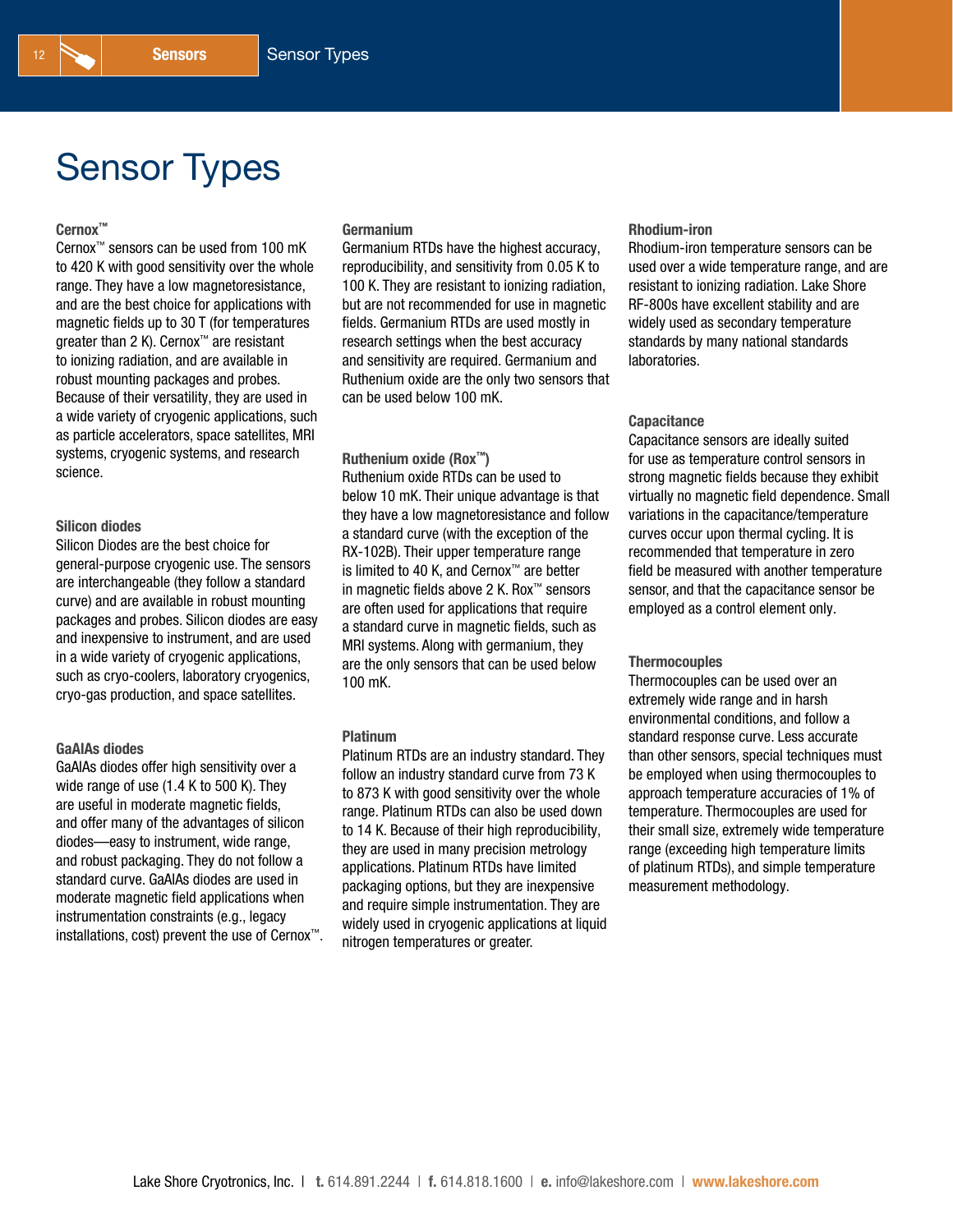### Lake Shore calibrations

Lake Shore offers complete calibration services from 50 mK to 800 K. Above 0.65 K, Lake Shore calibrations are based on the International Temperature Scale of 1990 (ITS-90). For temperature below 0.65 K, calibrations are based on the Provisional Low Temperature Scale of 2000 (PLT-2000).

Each scale is maintained on a set of germanium, rhodium-iron, and/or platinum resistance secondary thermometers standards. These secondary standards are calibrated at various national labs: NIST, PTB, and NPL. Working thermometers are calibrated against, and routinely intercompared with these secondary standards. For PLTS-2000 calibrations, working sensors are also compared to a superconducting fixedpoint set and nuclear orientation thermometer.

Lake Shore offers sensor calibrations down to 20 mK. Our enhanced ultra-low temperature calibration facility includes dilution refrigerators, a nuclear orientation thermometer, and a superconducting fixed point set.

All calibration reports include:

- Certificate of calibration
- Calibration test data and data plot
- Polynomial fit equations and fit comparisons
- **Interpolation tables**
- **Instrument breakpoint tables and data files**

|               |              | Lake Shore offers three classifications of calibration:                                                                                                                                                                                                                   |  |  |  |  |  |  |  |  |
|---------------|--------------|---------------------------------------------------------------------------------------------------------------------------------------------------------------------------------------------------------------------------------------------------------------------------|--|--|--|--|--|--|--|--|
| Good          | Uncalibrated | Silicon diodes follow standard curve                                                                                                                                                                                                                                      |  |  |  |  |  |  |  |  |
|               |              | Platinum resistors follow standard curve                                                                                                                                                                                                                                  |  |  |  |  |  |  |  |  |
|               |              | Ruthenium oxide (Rox <sup>™</sup> ) resistors follow standard curve (except RX-102B)                                                                                                                                                                                      |  |  |  |  |  |  |  |  |
|               |              | GaAlAs diode, Cernox™, germanium, Rox™ RX-102B, and rhodium-iron sensors can be<br>purchased uncalibrated but must be calibrated by the customer                                                                                                                          |  |  |  |  |  |  |  |  |
| <b>Better</b> | SoftCal™     | An abbreviated calibration (2-point: 77 K and 305 K; or 3-point: 77 K, 305 K, and 480 K) which is<br>available for platinum sensors                                                                                                                                       |  |  |  |  |  |  |  |  |
| <b>Best</b>   | Calibration  | All sensors can be calibrated in the various pre-defined temperature ranges.<br>Lake Shore has defined calibration ranges available for each sensor type. The digits represent<br>the lower range in kelvin, and the letter corresponds to high temperature limit, where: |  |  |  |  |  |  |  |  |
|               |              | $B = 40$ K D = 100 K L = 325 K M = 420 K H = 500 K J = 800 K<br>$A = 6K$                                                                                                                                                                                                  |  |  |  |  |  |  |  |  |
|               |              | For example: The calibration range "1.4L" would result in a sensor characterized from 1.4 K to<br>325 K                                                                                                                                                                   |  |  |  |  |  |  |  |  |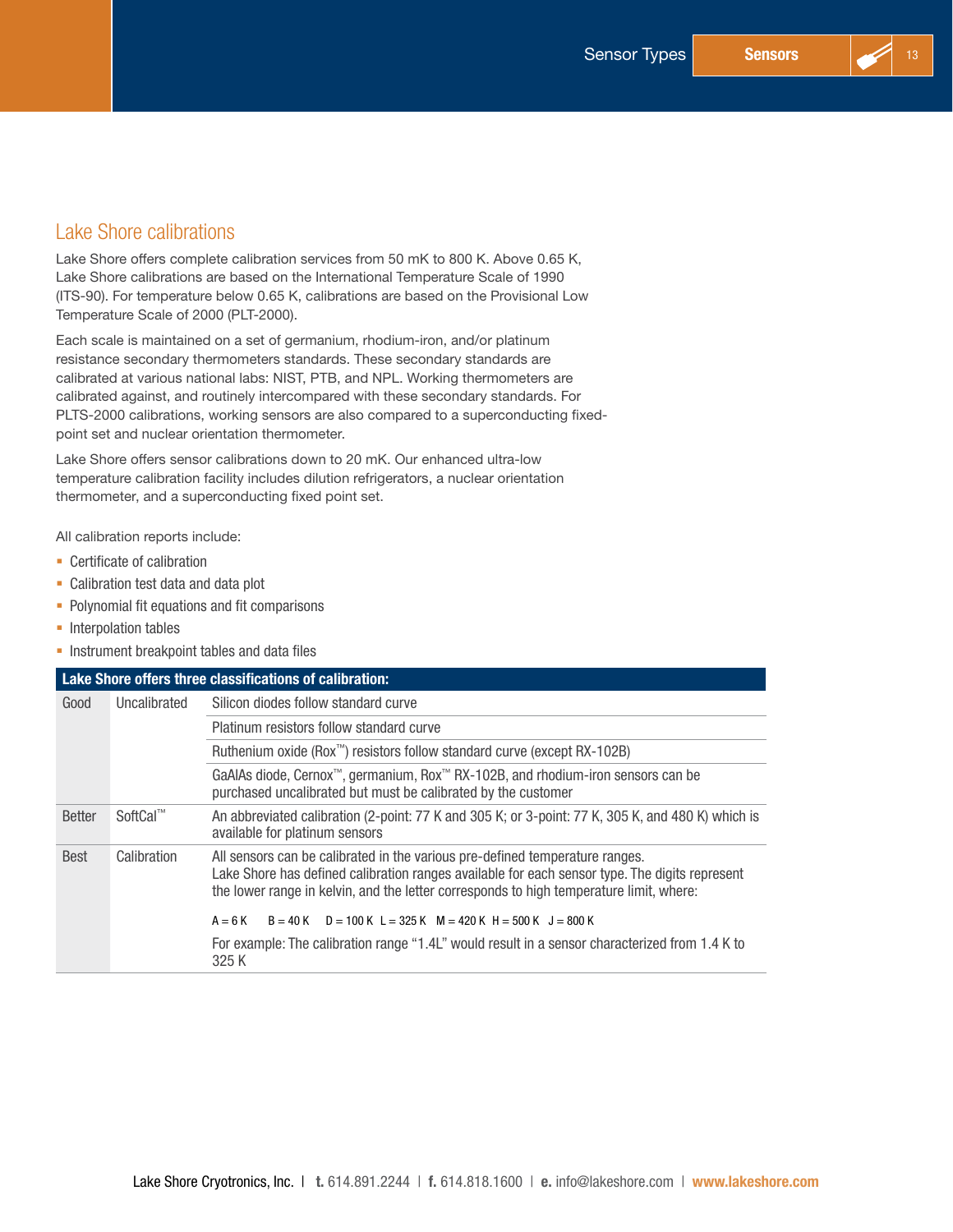# Sensor Characteristics

#### Sensor packages and characteristics

|                           | Sensor type/<br><b>Temperature</b><br>packages<br>range |                     |            | Physical size <sup>1</sup>                                 | <b>Mass</b>       | <b>Typical dimensionless sensitivity <math>S_n</math></b> |                                  |                                  |                                 |                                     |                                  |  |  |
|---------------------------|---------------------------------------------------------|---------------------|------------|------------------------------------------------------------|-------------------|-----------------------------------------------------------|----------------------------------|----------------------------------|---------------------------------|-------------------------------------|----------------------------------|--|--|
|                           |                                                         | low                 | high       |                                                            |                   | 1.4K                                                      | 4.2 K                            | 20K                              | 77.4 K                          | 295K                                | 475K                             |  |  |
|                           | DT-670-SD                                               | 1.4K                | 500 K      | 1.08 mm high $\times$ 1.905 mm wide $\times$ 3.175 mm long | 37 <sub>mg</sub>  | $-0.01$                                                   | $-0.08$                          | $-0.26$                          | $-0.13$                         | $-1.19$                             | $-7.5$                           |  |  |
|                           | DT-670E-BR                                              | 30 K                | 500 K      | $0.178$ mm $\times$ 0.432 mm $\times$ 0.406 mm             | 72.7 µg           | $-0.01$                                                   | $-0.08$                          | $-0.26$                          | $-0.13$                         | $-1.19$                             |                                  |  |  |
|                           | DT-414                                                  | 1.4K                | 375K       | 0.5 mm high $\times$ 0.635 mm $\times$ 1.524 mm long       | 3 <sub>mg</sub>   | $-0.01$                                                   | $-0.09$                          | $-0.29$                          | $-0.15$                         | $-1.3$                              | $\qquad \qquad -$                |  |  |
| Silicon diodes            | DT-421                                                  | 1.4K                | 325K       | 0.762 mm high $\times$ 1.27 mm dia.                        | 23 mg             | $-0.01$                                                   | $-0.09$                          | $-0.29$                          | $-0.15$                         | $-1.3$                              | $\overline{\phantom{0}}$         |  |  |
|                           | DT-470-SD                                               | 1.4K                | 500 K      | 1.08 mm high $\times$ 1.905 mm wide $\times$ 3.175 mm long | 37 mg             | $-0.01$                                                   | $-0.09$                          | $-0.20$                          | $-0.15$                         | $-1.3$                              | $-11.6$                          |  |  |
|                           | DT-471-SD                                               | 10K                 | 500 K      | 1.08 mm high $\times$ 1.905 mm wide $\times$ 3.175 mm long | 37 <sub>mg</sub>  |                                                           | $\overbrace{\phantom{12322111}}$ | $-0.29$                          | $-0.15$                         | $-1.3$                              | $-11.6$                          |  |  |
|                           | TG-120-P                                                | 1.4K                | 325K       | 2.794 mm long $\times$ 3.048 mm dia.                       | 79 mg             | $-0.03$                                                   | $-0.19$                          | $-0.77$                          | $-0.07$                         | $-0.9$                              | $-4.0$                           |  |  |
| GaAIAs<br>diodes          | TG-120-PL                                               | 1.4K                | 325K       | 1.335±0.3175 mm long × 1.333±0.3175 mm thick               | 20 <sub>mg</sub>  | $-0.03$                                                   | $-0.19$                          | $-0.77$                          | $-0.07$                         | $-0.9$                              | $-4.0$                           |  |  |
|                           | TG-120-SD                                               | 1.4K                | 500 K      | 1.08 mm high $\times$ 1.905 mm wide $\times$ 3.175 mm long | 38 mg             | $-0.03$                                                   | $-0.19$                          | $-0.77$                          | $-0.07$                         | $-0.9$                              | $-4.0$                           |  |  |
|                           | CX-1010-BC                                              | 0.1K                | 325K       | 3.175 mm $\times$ 8.89 mm $\times$ 7.620 mm                | 3.0 <sub>mg</sub> | $-0.68$                                                   | $-0.49$                          | $-0.44$                          | $-0.56$                         | $-0.65$                             | $\qquad \qquad$                  |  |  |
|                           | CX-1010-SD                                              | 0.1K                | 325K       | 1.08 mm high $\times$ 1.905 mm wide $\times$ 3.175 mm long | 40 mg             | $\qquad \qquad -$                                         |                                  |                                  |                                 | $\overbrace{\qquad \qquad }^{}$     | $\hspace{0.05cm}$                |  |  |
|                           | CX-1010-AA                                              | 0.1K                | 325K       | 3.048 mm dia. $\times$ 8.509 mm long                       | 400 mg            |                                                           |                                  |                                  |                                 |                                     |                                  |  |  |
|                           | CX-1030-BC                                              | 0.30K               | 325K       | 3.175 mm $\times$ 8.89 mm $\times$ 7.620 mm                | 3.0 <sub>mg</sub> | $-1.15$                                                   | $-0.71$                          | $-0.56$                          | $-0.63$                         | $-0.64$                             | $\overline{\phantom{m}}$         |  |  |
|                           | CX-1030-SD-HT                                           | 0.30K               | 420 K      | 1.08 mm high $\times$ 1.905 mm wide $\times$ 3.175 mm long | 40 mg             | $\overline{\phantom{0}}$                                  |                                  |                                  |                                 |                                     |                                  |  |  |
|                           | CX-1030-AA                                              | 0.30K               | 325K       | 3.048 mm dia. $\times$ 8.509 mm long                       | 400 mg            | $\overline{\phantom{0}}$                                  | $\overline{\phantom{0}}$         | $\qquad \qquad$                  |                                 | $\overline{\phantom{0}}$            | $\overline{\phantom{m}}$         |  |  |
| $Cernox^{TM}$             | CX-1050-BC                                              | 1.4K                | 325K       | 3.175 mm $\times$ 8.89 mm $\times$ 7.620 mm                | 3.0 <sub>mg</sub> | $-2.5$                                                    | $-1.3$                           | $-0.9$                           | $-0.91$                         | $-0.87$                             | $\overbrace{\phantom{12333}}$    |  |  |
|                           | CX-1050-SD-HT                                           | 1.4K                | 420 K      | 1.08 mm high $\times$ 1.905 mm wide $\times$ 3.175 mm long | 40 mg             | $\overline{\phantom{m}}$                                  | $\overline{\phantom{m}}$         | $\overbrace{\phantom{12322111}}$ | $\overline{\phantom{m}}$        | $\overline{\phantom{m}}$            | $\overline{\phantom{m}}$         |  |  |
|                           | CX-1050-AA                                              | 1.4K                | 325K       | 3.048 mm dia. $\times$ 8.509 mm long                       | 400 mg            | $\overline{\phantom{m}}$                                  | $\overline{\phantom{m}}$         |                                  | $\hspace{0.1mm}-\hspace{0.1mm}$ |                                     | $\hspace{0.05cm}$                |  |  |
|                           | CX-1070-BC                                              | 4.2 K               | 325K       | 3.175 mm $\times$ 8.89 mm $\times$ 7.620 mm                | 3.0 mg            | $\overline{\phantom{0}}$                                  | $-1.5$                           | $-1$                             | $-1$                            | $-0.9$                              | $\qquad \qquad$                  |  |  |
|                           | CX-1070-SD-HT                                           | 4.2 K               | 420 K      | 1.08 mm high $\times$ 1.905 mm wide $\times$ 3.175 mm long | 40 mg             |                                                           |                                  |                                  |                                 |                                     |                                  |  |  |
|                           | CX-1070-AA                                              | 4.2 K               | 325K       | 3.048 mm dia, $\times$ 8.509 mm long                       | 400 mg            |                                                           |                                  |                                  |                                 |                                     |                                  |  |  |
|                           | CX-1080-BC                                              | 20K                 | 325K       | 3.175 mm $\times$ 8.89 mm $\times$ 7.620 mm                | 3.0 <sub>mg</sub> |                                                           |                                  | $-1.5$                           | $-1.4$                          | $-1.2$                              | $\hspace{0.1mm}-\hspace{0.1mm}$  |  |  |
|                           | CX-1080-SD-HT                                           | 20K                 | 420 K      | 1.08 mm high $\times$ 1.905 mm wide $\times$ 3.175 mm long | 40 mg             |                                                           |                                  | $\qquad \qquad$                  | $\qquad \qquad$                 |                                     |                                  |  |  |
|                           | CX-1080-AA                                              | 20K                 | 325K       | 3.048 mm dia. $\times$ 8.509 mm long                       | 400 mg            | $\overline{\phantom{0}}$                                  | $\qquad \qquad$                  | $\qquad \qquad$                  |                                 |                                     | $\overbrace{\qquad \qquad }^{}$  |  |  |
| Carbon<br>glass           | CGR-1-500                                               | 1.4K                | 325K       | 3.048 mm dia. $\times$ 8.509 mm long                       | 330 mg            | $-6.9$                                                    | $-3.1$                           | $-0.98$                          | $-0.48$                         | $-0.33$                             |                                  |  |  |
|                           | CGR-1-1000                                              | 1.4K                | 325K       | 3.048 mm dia, $\times$ 8.509 mm long                       | 330 mg            | $-7.8$                                                    | $-3.5$                           | $-1.1$                           | $-0.53$                         | $-0.35$                             | $\hspace{0.05cm}$                |  |  |
|                           | CGR-1-2000<br>GR-50-AA                                  | 1.4K                | 325K       | 3.048 mm dia. $\times$ 8.509 mm long                       | 330 mg            | $-8.4$                                                    | $-3.8$                           | $-1.2$                           | $-0.56$<br>$\qquad \qquad -$    | $-0.37$<br>$\overline{\phantom{0}}$ | $\overbrace{\phantom{12332}}$    |  |  |
|                           |                                                         | 0.05K<br>0.3K       | 5K<br>100K | 3.048 mm dia. $\times$ 8.509 mm long                       | 355 mg            | $-0.74$<br>$-1.8$                                         | $-0.32$<br>$-1.2$                | $-0.93$                          | $-1.1$                          |                                     | $\overline{\phantom{0}}$         |  |  |
|                           | GR-300-AA                                               |                     |            | 3.048 mm dia. $\times$ 8.509 mm long                       | 355 mg            |                                                           |                                  |                                  |                                 |                                     |                                  |  |  |
| Germanium                 | GR-1400-AA                                              | 1.4K                | 100K       | 3.048 mm dia. $\times$ 8.509 mm long                       | 355 mg            | $-3.7$                                                    | $-2.1$                           | $-2.4$                           | $-1.1$                          |                                     | -                                |  |  |
|                           | <b>RX-102A-BR</b>                                       | 0.05K               | 40 K       | 1.45 mm $\times$ 1.27 mm $\times$ 0.65 mm thick            | 2.8 <sub>mg</sub> | $-0.47$                                                   | $-0.25$                          | $-0.07$                          |                                 |                                     |                                  |  |  |
|                           | RX-102A-AA                                              | 0.05K               | 40 K       | 3.048 mm dia. $\times$ 8.509 mm long                       | 350 mg            | $-0.47$                                                   | $-0.25$                          | $-0.07$                          | $\overbrace{\qquad \qquad }^{}$ |                                     |                                  |  |  |
| $\text{Row}^{\text{tw}}$  | <b>RX-102B-CB</b>                                       | 0.01 K <sup>2</sup> | 40 K       | 14.6 mm high $\times$ 6.4 mm wide $\times$ 6.4 mm long     | 3.5 <sub>g</sub>  | $-0.16$                                                   | $-0.11$                          | $-0.12$                          | $\overbrace{\phantom{12333}}$   | $\overline{\phantom{m}}$            |                                  |  |  |
|                           | RX-202A-AA                                              | 0.05K               | 40 K       | 3.048 mm dia. $\times$ 8.509 mm long                       | 350 mg            | $-0.34$                                                   | $-0.17$                          | $-0.10$                          | $\hspace{0.1mm}-\hspace{0.1mm}$ | $\overbrace{\qquad \qquad }^{}$     |                                  |  |  |
|                           | <b>RX-103A-BR</b>                                       | 1.4K                | 40 K       | 1.40 mm $\times$ 1.23 mm $\times$ 0.41 mm thick            | 3.7 mg            | $-0.62$                                                   | $-0.36$                          | $-0.17$                          |                                 | $\overline{\phantom{0}}$            | $\overline{\phantom{0}}$         |  |  |
|                           | RX-103A-AA                                              | 1.4K                | 40 K       | 3.048 mm dia. $\times$ 8.509 mm long                       | 350 mg            | $-0.62$                                                   | $-0.36$                          | $-0.17$                          |                                 |                                     | $\overline{\phantom{0}}$         |  |  |
|                           | PT-102                                                  | 14K                 | 873K       | 2.007 mm dia. $\times$ 20.995 mm long                      | 250 mg            | $\overline{\phantom{m}}$                                  | $\overline{\phantom{m}}$         | $+0.74$                          | $+1.6$                          | $+1.1$                              | $+1.0$                           |  |  |
| Platinum                  | PT-103                                                  | 14K                 | 873K       | 1.6 mm dia. $\times$ 12.192 mm long                        | 120 mg            |                                                           |                                  | $+0.74$                          | $+1.6$                          | $+1.1$                              | $+1.0$                           |  |  |
|                           | PT-111                                                  | 14K                 | 673K       | 1.8 mm dia. $\times$ 5 mm long                             | 52 mg             |                                                           | $\overline{\phantom{0}}$         | $+0.74$                          | $+1.6$                          | $+1.1$                              | $+1.0$                           |  |  |
| Rhodium<br>iron           | <b>RF-100-BC</b>                                        | 1.4K                | 325K       | 1.3 mm wide $\times$ 3.8 mm long $\times$ 0.38 mm          | $\overline{7}$ mg | $+0.10$                                                   | $+0.21$                          | $+0.23$                          | $+1.1$                          | $+1.0$                              |                                  |  |  |
|                           | RF-100-AA                                               | 1.4K                | 325K       | 3.048 mm dia. $\times$ 8.509 mm long                       | 360 mg            | $+0.10$                                                   | $+0.21$                          | $+0.23$                          | $+1.1$                          | $+1.0$                              | $\overbrace{\phantom{12322111}}$ |  |  |
|                           | RF-800-4                                                | 0.65K               | 800K       | 3.175 mm dia. $\times$ 20.32 mm long                       | 735 mg            | $+0.16$                                                   | $+0.29$                          | $+0.29$                          | $+1.1$                          | $+1.0$                              |                                  |  |  |
| Thermocouples Capacitance | CS-501-GR                                               | 1.4K                | 290 K      | 3.048 mm dia. $\times$ 8.484 mm long                       | 260 mg            | $+0.01$                                                   | $+0.02$                          | $+0.11$                          | $+0.46$                         | $-4.4$                              |                                  |  |  |
|                           | Type K                                                  | 3.2 K               | 1543 K     | 30 AWG (0.254 mm) & 36 AWG (0.127 mm)                      |                   |                                                           |                                  |                                  |                                 |                                     |                                  |  |  |
|                           | Type E                                                  | 3.2 K               | 953 K      | 30 AWG (0.254 mm) & 36 AWG (0.127 mm)                      |                   |                                                           |                                  |                                  |                                 |                                     |                                  |  |  |
|                           | Chromel-AuFe<br>$(0.07\%)$                              | 1.2K                | 610K       | 30 AWG (0.254 mm) & 36 AWG (0.127 mm)                      |                   |                                                           |                                  | <b>NA</b>                        |                                 |                                     |                                  |  |  |

<sup>1</sup> Adapters will increase thermal response times—see individual sensor specifications for thermal response times

<sup>2</sup> Calibrations down to 20 mK available; 10 mK calibrations coming soon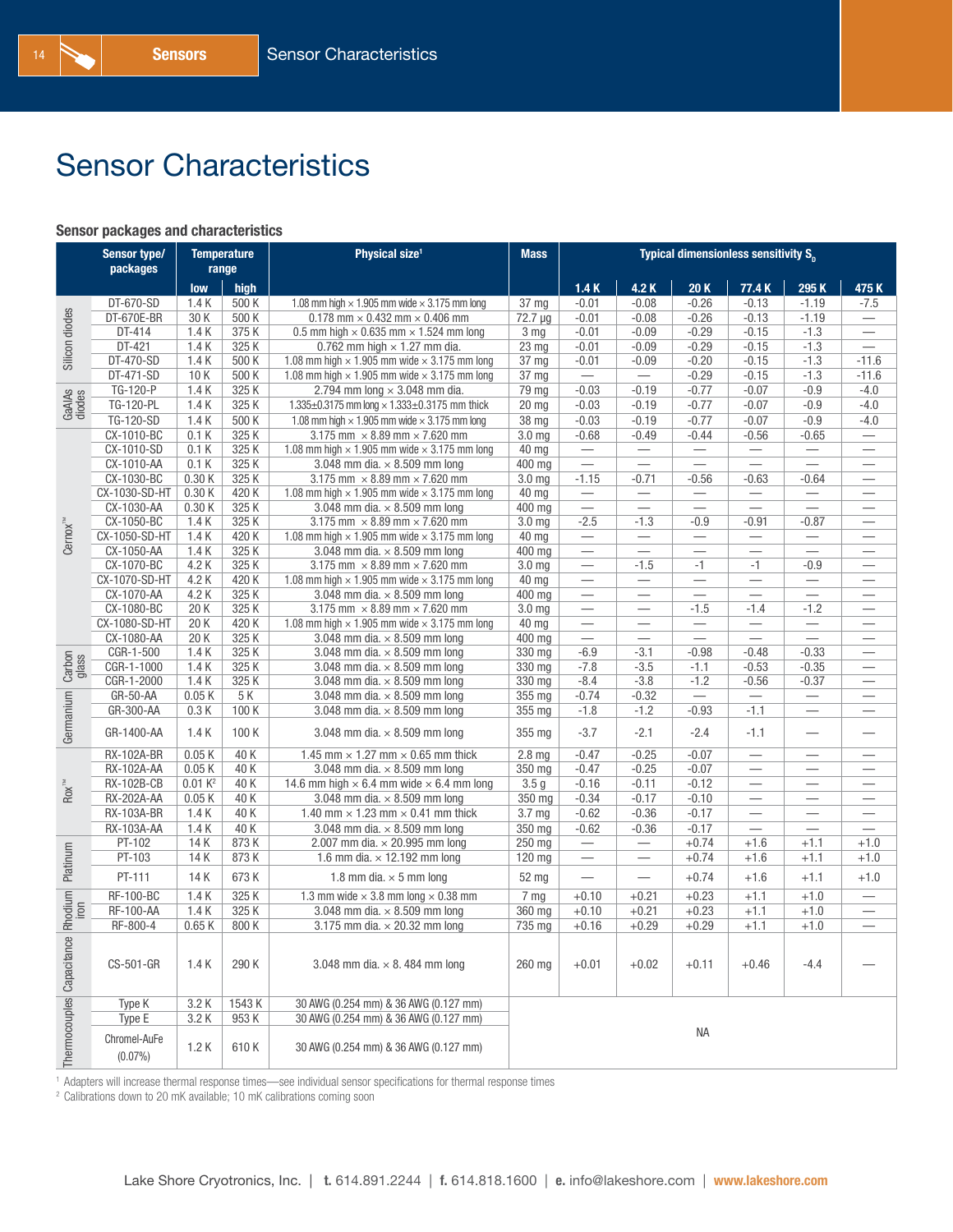#### Sensor package size versus temperature sensor characteristics



Lake Shore Cryotronics, Inc. | t. 614.891.2244 | f. 614.818.1600 | e. info@lakeshore.com | www.lakeshore.com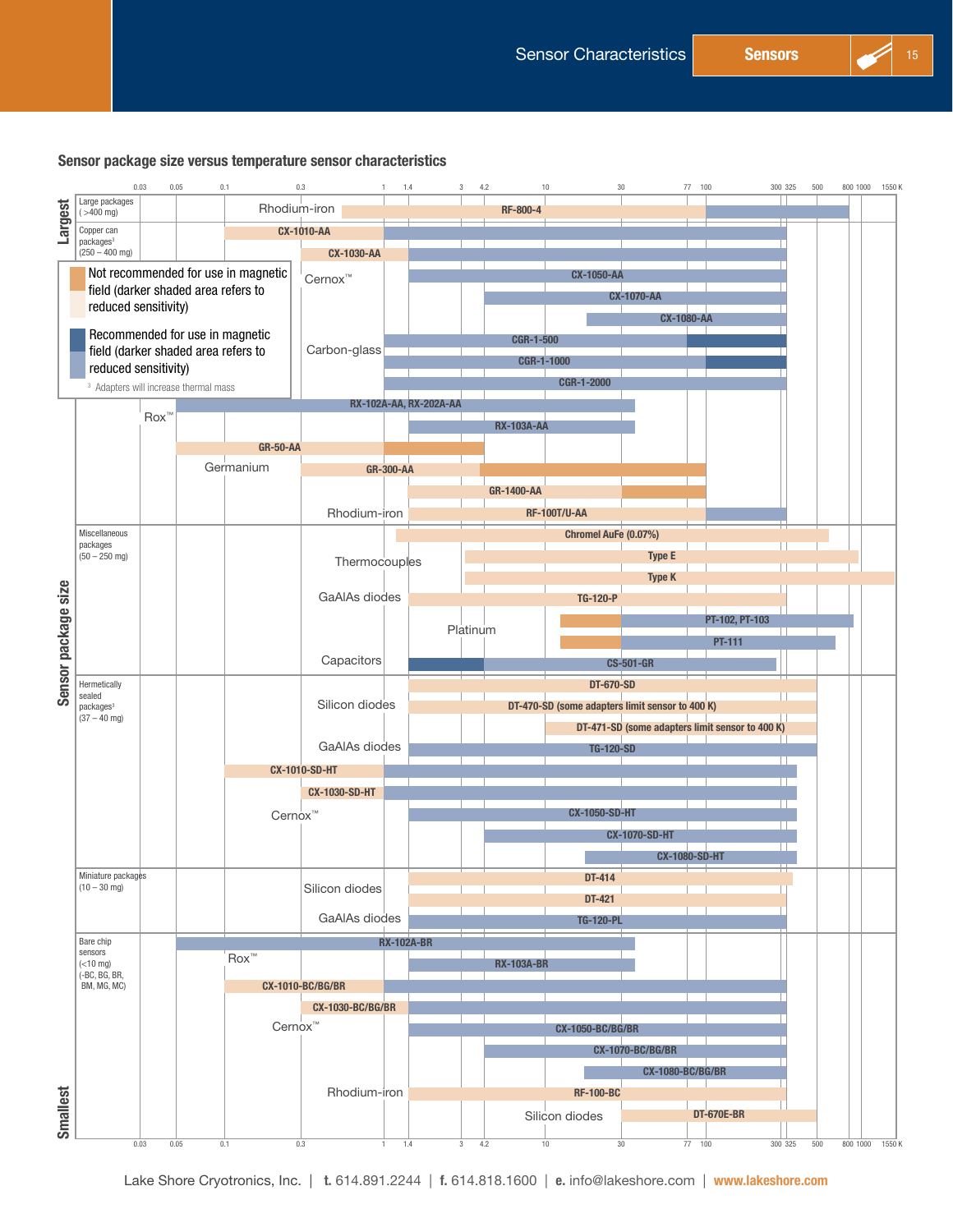#### Short and long term sensor characteristics

|                      | Interchangeability    | <b>Typical reproducibility at 4.2 K</b>    | <b>Typical long-term stability</b>            |                       |  |  |  |
|----------------------|-----------------------|--------------------------------------------|-----------------------------------------------|-----------------------|--|--|--|
|                      |                       |                                            | Use to 305 $K4$                               | Use to 500 $K^5$      |  |  |  |
| Silicon diode        | Yes-see page 18       | $±10$ mK                                   | 4.2 K: $\pm 10$ mK/yr                         | 4.2 K: $\pm 40$ mK/yr |  |  |  |
|                      |                       |                                            | 77 K: ±40 mK/yr                               | 77 K: ±100 mK/yr      |  |  |  |
|                      |                       |                                            | 305 K: ±25 mK/yr                              | 305 K: ±50 mK/yr      |  |  |  |
|                      |                       |                                            |                                               | 500 K: ±150 mK/yr     |  |  |  |
| GaAlAs diode         | N <sub>0</sub>        | $±10$ mK                                   | 4.2 K: $\pm 15$ mK/yr                         |                       |  |  |  |
|                      |                       |                                            | 77 K: ±15 mK/yr                               |                       |  |  |  |
|                      |                       |                                            | 330 K: ±50 mK/yr                              |                       |  |  |  |
| Cernox®              | N <sub>0</sub>        | $\pm 3$ mK                                 | 1 K to 100 K: ±25 mK/yr                       |                       |  |  |  |
|                      |                       |                                            | 100 K to 300 K: 0.05% of T                    |                       |  |  |  |
| Germanium            | <b>No</b>             | $\pm 0.5$ mK                               | 4.2 K: $\pm$ 1 mK/yr                          |                       |  |  |  |
|                      |                       |                                            | 77 K: $\pm 10$ mK/yr                          |                       |  |  |  |
| $Box^{\mathsf{TM}}$  | Yes                   | $±15$ mK                                   | 4.2 K: $\pm$ 15 to 50 mK/yr (model dependent) |                       |  |  |  |
| Platinum             | Yes-see page 18       | $±5$ mK <sup>6</sup>                       | 77 K to 273 K: ±10 mK/yr                      |                       |  |  |  |
| Rhodium-iron         | N <sub>0</sub>        | $±5$ mK                                    | 1.4 K to 325 K: $\pm$ 10 mK/yr                |                       |  |  |  |
| Capacitance          | <b>No</b>             | $\pm 0.01$ K after cooling and stabilizing | $±1.0$ K/yr                                   |                       |  |  |  |
| Thermocouples        |                       |                                            |                                               |                       |  |  |  |
| Type K               | Yes-see ASTM standard | <b>NA</b>                                  | <b>NA</b>                                     |                       |  |  |  |
| Type E               | Yes-see ASTM standard | <b>NA</b>                                  | <b>NA</b>                                     |                       |  |  |  |
| Type T               | Yes-see ASTM standard | <b>NA</b>                                  | <b>NA</b>                                     |                       |  |  |  |
| Chromel-AuFe (0.07%) | Yes-see ASTM standard | <b>NA</b>                                  | <b>NA</b>                                     |                       |  |  |  |

<sup>4</sup> Long-term stability data is obtained by subjecting sensor to 200 thermal shocks from 305 K to 77 K

<sup>5</sup> Based on 670 h of baking at 500 K

<sup>6</sup> Platinum reproducibility tested at 77 K

#### Sensor characteristics in various environments

|                           |                                         | Use in vacuum    |                                               | Use in radiation <sup>7</sup> | Use in magnetic fields <sup>7</sup>                                                                                         |
|---------------------------|-----------------------------------------|------------------|-----------------------------------------------|-------------------------------|-----------------------------------------------------------------------------------------------------------------------------|
|                           | <b>High</b>                             | <b>Very high</b> | Ultra high                                    |                               |                                                                                                                             |
|                           | 10 <sup>-1</sup> to 10 <sup>-4</sup> Pa | 10-4 to 10-7 Pa  | 10 $-7$ to 10 $-10$ Pa                        |                               |                                                                                                                             |
| Silicon diode             | DT-421                                  |                  | DT-670-SD<br>DT-414<br>DT-470-SD<br>DT-471-SD | Not recommended               | Not recommended for T<60 K, or for B>5 tesla above 60 K SD package<br>has magnetic leads                                    |
| GaAIAs diode              | TG-120-P                                |                  | TG-120-SD<br>TG-120-PL                        | Not recommended               | Relatively low field dependence $DT/T(\%) \leq 4\%$ for B<5 tesla and<br>$T \geq 4.2$ K; SD package with non-magnetic leads |
| Cernox <sup>®8</sup>      | AA can                                  |                  | Bare chip<br><b>SD</b>                        | Recommended                   | Excellent for use in magnetic fields 1 K and up SD package with non-<br>magnetic leads                                      |
| Germanium <sup>8</sup>    | AA can                                  |                  | Bare chip                                     | Recommended                   | Not recommended for use except at low B due to large orientation-<br>dependent magnetic field effect                        |
| $Box^{\mathsf{m}}$        | AA can                                  |                  | Bare chip                                     | Recommended                   | Excellent for use in magnetic fields                                                                                        |
| Platinum                  |                                         | PT-111           |                                               | Recommended                   | Moderately orientation dependent—suggested use only $T \ge 30$ K                                                            |
| Rhodium-iron <sup>8</sup> |                                         | RF-800-4         |                                               | Recommended                   | Not recommended below 77 K                                                                                                  |
| Capacitance               | CS-501                                  |                  |                                               | Not available                 | Recommended for control purposes                                                                                            |
| Thermocouples             | Insulated wire                          |                  |                                               | Recommended                   | Useful when $T \geq 10$ K                                                                                                   |

<sup>7</sup> See additional information in Appendix A: Overview of Thermometry

<sup>8</sup> Adapters with epoxy are limited to a bakeout temperature of 127 °C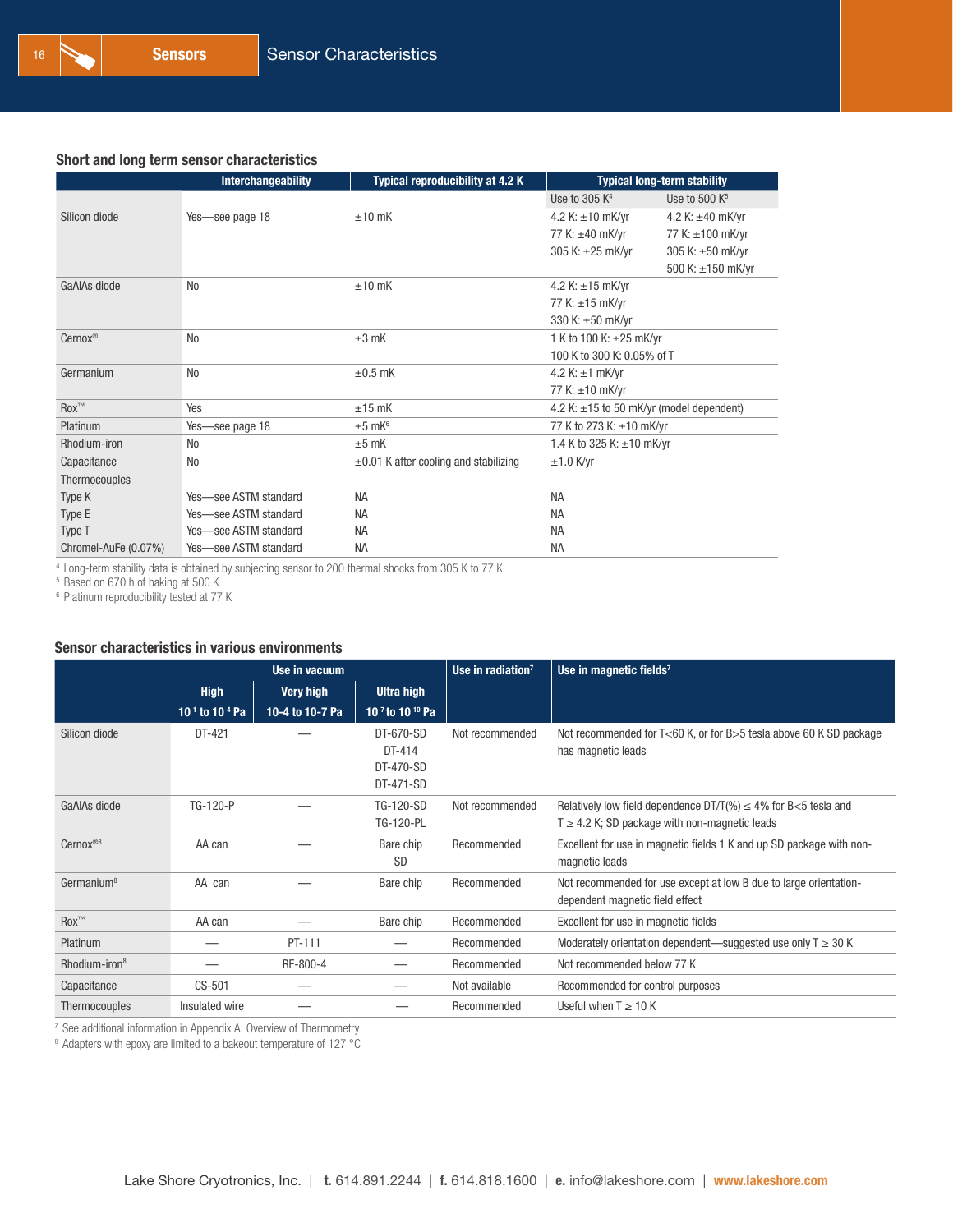

|                              |                 |               |                                                  | <b>Magnetic flux density B</b> |                                 |                                                                |
|------------------------------|-----------------|---------------|--------------------------------------------------|--------------------------------|---------------------------------|----------------------------------------------------------------|
|                              | T(K)            | 2.5T          | 8 T                                              | 14 T                           | 19T                             | <b>Notes</b>                                                   |
| Cernox <sup>™</sup> 1050     | 2               | 1.3           | 3.1                                              | 3.9                            | 5                               | Best sensor for use in magnetic field $(T > 1 K)$              |
| (CX series)                  | 4.2             | 0.1           | $-0.15$                                          | $-0.85$                        | $-0.8$                          |                                                                |
|                              | 10              | 0.04          | $-0.4$                                           | $-1.1$                         | $-1.5$                          |                                                                |
|                              | 20              | 0.04          | 0.02                                             | $-0.16$                        | $-0.2$                          |                                                                |
|                              | 30              | 0.01          | 0.04                                             | 0.06                           | 0.11                            |                                                                |
|                              | 77              | 0.002         | 0.022                                            | 0.062                          | 0.11                            |                                                                |
|                              | 300             | 0.003         | 0.004                                            | 0.004                          | 0.006                           |                                                                |
| Rox <sup>™</sup> 102A        | $\overline{2}$  | $-1.4$        | $-7.9$                                           | $-13$                          | $-17$                           | Recommended for use over the 0.05 K to 40 K temperature        |
|                              | 3               | $-1.5$        | $-7$                                             | $-14$                          | $-18$                           | range. Consistent behavior between devices in magnetic         |
|                              | 4               | $-0.56$       | $-6.7$                                           | $-14$                          | $-18$                           | fields.                                                        |
|                              | 8               | $-1.3$        | $-6.1$                                           | $-13$                          | $-21$                           |                                                                |
|                              | 16              | $-0.40$       | $-3.4$                                           | $-9.6$                         | $-16$                           |                                                                |
|                              | 23              | $-0.31$       | $-2.2$                                           | $-6.2$                         | $-11$                           |                                                                |
| Rox <sup>™</sup> 102B        | $\overline{2}$  | 3.29          | 13.82                                            | 22.53                          | 27.95                           |                                                                |
|                              | 3               | 3.96          | 14.68                                            | 23.12                          | 29.12                           |                                                                |
|                              | $\overline{4}$  | 3.53          | 13.92                                            | 22.57                          | 28.20                           |                                                                |
|                              | 8               | 1.53          | 7.53                                             | 13.50                          | 17.86                           |                                                                |
|                              | 16              | 0.27          | 2.14                                             | 4.66                           | 6.58                            |                                                                |
|                              | 23              | 0.06          | 0.79                                             | 2.01                           | 3.11                            |                                                                |
| Rox <sup>™</sup> 103A        | $\overline{2}$  | 0.58          | 1.5                                              | 2.2                            | 2.6                             | Excellent for use in magnetic fields from 1.4 K to 40 K.       |
|                              | $\overline{3}$  | 0.44          | 1.1                                              | 1.7                            | 2.0                             | Predictable behavior.                                          |
|                              | 4               | 0.27          | 0.95                                             | 1.4                            | 1.7                             |                                                                |
|                              | 8               | 0.11          | 0.49                                             | 0.71                           | 0.80                            |                                                                |
|                              | 16              | 0.018         | 0.076                                            | 0.089                          | 0.040                           |                                                                |
|                              | 23              | 0.0051        | 0.0058                                           | $-0.0060$                      | $-.0.095$                       |                                                                |
| Rox <sup>™</sup> 202A        | $\overline{2}$  | $-0.13$       | $-2.2$                                           | $-3.9$                         | $-5.2$                          | Recommended for use over the 0.05 K to 40 K temperature        |
|                              | 3               | 0.18          | $-0.68$                                          | $-2.7$                         | $-3.7$                          | range. Consistent behavior between devices in magnetic         |
|                              | 4               | 0.77          | 0.046                                            | $-1.8$                         | $-3.2$                          | fields.                                                        |
|                              | 8               | $-0.023$      | 0.16                                             | $-0.65$                        | $-3.0$                          |                                                                |
|                              | 16              | 0.03          | 0.16                                             | $-0.48$                        | $-1.5$                          |                                                                |
|                              | $\overline{23}$ | $-0.05$       | $-0.08$                                          | $-0.39$                        | $-0.92$                         |                                                                |
| <b>Platinum Resistors</b>    | 20              | 20            | 100                                              | 250                            |                                 | Recommended for use when $T \geq 40$ K.                        |
| (PT series)                  | 40              | 0.5           | 3                                                | 6                              | 8.8                             |                                                                |
|                              | 87              | 0.04          | 0.4                                              |                                | 1.7                             |                                                                |
|                              | 300             | < 0.01        | 0.02                                             | 0.07                           | 0.13                            |                                                                |
| Rhodium-iron                 | 4.2             | 11            | 40                                               |                                |                                 | Not recommended for use below 77 K in                          |
| (RF series)                  | 40              | 1.5           | 12                                               | 30                             | 47                              | magnetic fields.                                               |
|                              | 87              | 0.2           | 1.5                                              | 4                              | 6                               |                                                                |
|                              | 300             | < 0.01        | 0.1                                              | 0.4                            |                                 |                                                                |
| Capacitance CS-501-GR series |                 |               | $\Delta T/T(\%) < 0.015$ at 4.2 K and 18.7 tesla |                                |                                 | Recommended for control purposes.                              |
|                              |                 |               | ΔT/T(%) < 0.05 at 77 K and 305 K and 18.7 tesla  |                                |                                 | Monotonic in C vs. T to nearly room temperature.               |
| Germanium resistors          | 2.0             | -8            | $-60$                                            |                                |                                 | Not recommended except at low B owing to large,                |
| (GR series)                  | 4.2             | $-5$ to $-20$ | $-30$ to $-55$                                   | $-60$ to $-75$                 | $\hspace{0.1mm}-\hspace{0.1mm}$ | orientation-dependent temperature effect.                      |
|                              | 10 <sup>1</sup> | $-4$ to $-15$ | $-25$ to $-60$                                   | $-60$ to $-75$                 | $\overline{\phantom{0}}$        |                                                                |
|                              | 20              | $-3$ to $-20$ | $-15$ to $-35$                                   | $-50$ to $-80$                 |                                 |                                                                |
| Chromel-AuFe (0.07%)         | 10              | 3             | 20                                               | 30                             |                                 | Data taken with entire thermocouple in field, cold junction at |
|                              | 45              | 1             | 5                                                | 7                              | $\overline{\phantom{0}}$        | 4.2 K; errors in hot junction.                                 |
|                              | 100             | 0.1           | 0.8                                              |                                |                                 |                                                                |
| Type E thermocouples         | 10              |               | 3                                                |                                | $\overline{\phantom{0}}$        | Useful when $T \geq 10$ K.                                     |
| (chromel-constantan)         | 20              | $<$ 1         | $\overline{2}$                                   | 4                              |                                 | Refer to notes for Chromel-AuFe (0.07%).                       |
|                              | 455             | $<$ 1         | <1                                               | $\overline{2}$                 |                                 |                                                                |

|                                 | T(K) | 1 T    | 2T      | 3T       | 4T       | 5T       | <b>Notes</b>                                                   |
|---------------------------------|------|--------|---------|----------|----------|----------|----------------------------------------------------------------|
| Silicon diodes                  | 4.2  | $-200$ | $-300$  | $-350$   | $-400$   | $-500$   | Strongly orientation dependent.                                |
| Junction parallel to field      | 20   | $-10$  | $-20$   | $-25$    | $-30$    | $-40$    |                                                                |
|                                 | 40   | -4     | -6      | -8       | $-10$    | $-12$    |                                                                |
| (DT series)                     | 60   | $-0.5$ | -1      | -2       | -3       | $-3.5$   |                                                                |
|                                 | 80   | < 0.1  | $-0.5$  | $-0.8$   | $-1.7$   | $-1.5$   |                                                                |
|                                 | 300  | < 0.1  | $<-0.1$ | $< -0.1$ | $< -0.1$ | $< -0.1$ |                                                                |
| Silicon diodes                  | 4.2  | -8     | -9      | $-11$    | $-15$    | $-20$    | Strongly orientation dependent.                                |
| Junction perpendicular to field | 20   | -4     | -5      | -5       | -5       | $-10$    |                                                                |
|                                 | 40   | $-1.5$ | $-3$    | -4       | $-5$     | $-5.5$   |                                                                |
| (DT series)                     | 60   | $-0.5$ | -1      | $-2$     | -3       | $-3.5$   |                                                                |
|                                 | 80   | $-0.1$ | $-0.3$  | $-0.5$   | $-0.6$   | $-0.7$   |                                                                |
|                                 | 300  | < 0.1  | 0.2     | 0.5      | 0.6      | 0.6      |                                                                |
| GaAIAs diodes                   | 4.2  | 2.9    | 3.8     | 3.7      | 2.8      |          | Shown with junction perpendicular (package base parallel)      |
| (TG series)                     | 30   | 0.2    | 0.2     | 0.3      | 0.3      | 0.2      | to applied field B. When junction is parallel to B, induced    |
|                                 | 78   | < 0.1  | < 0.1   | 0.17     | 0.16     | 0.1      |                                                                |
|                                 | 300  | $-0.1$ | < 0.1   | < 0.1    | $<$ 0.1  | < 0.1    | errors are typically less than or on the order of those shown. |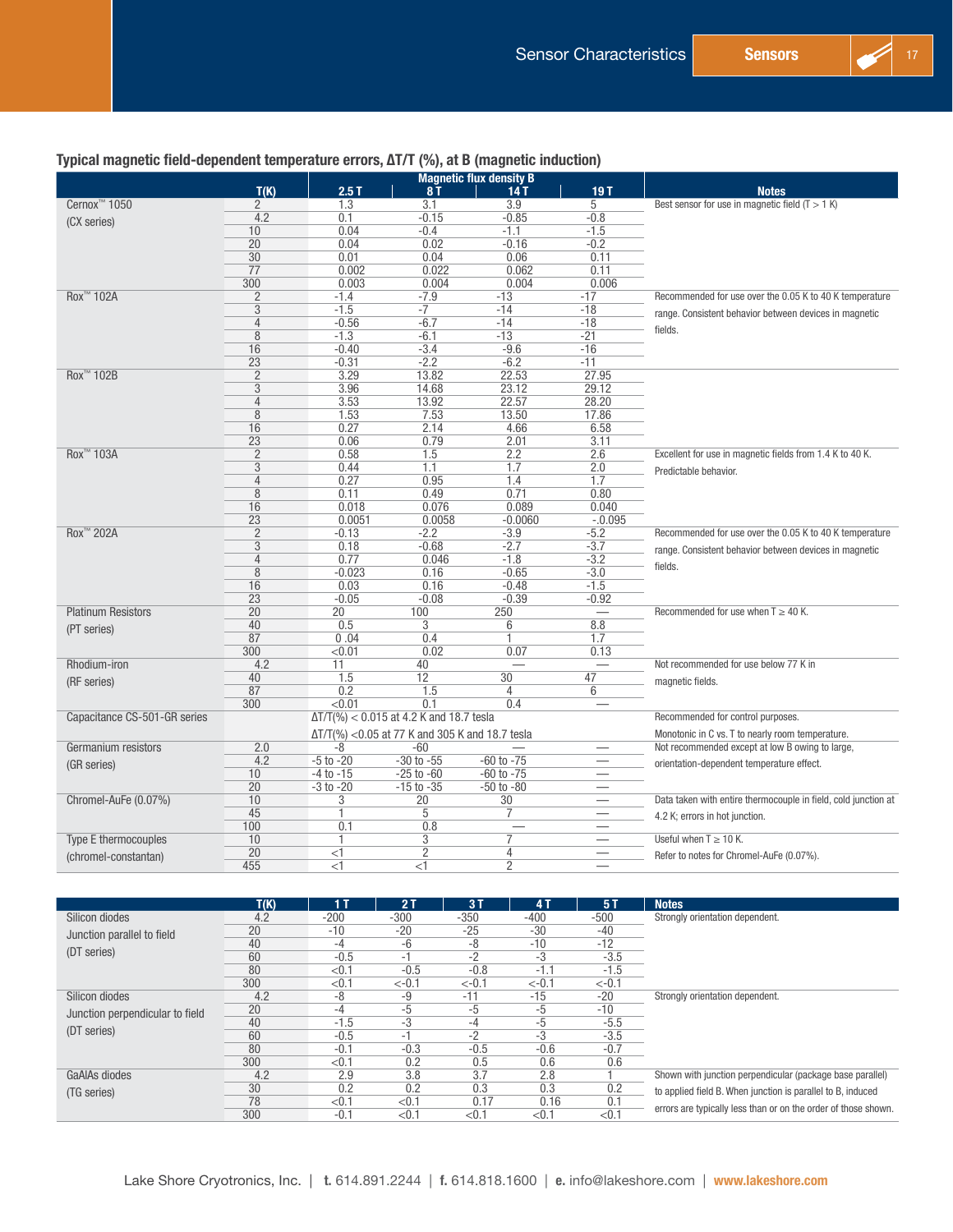#### Typical accuracy\* (interchangeability): uncalibrated sensors

|                              | 0.05K                    | 0.5K                    | 1.4K                            | 2K          | 4.2K                                                                                                          | 10K         | 20K         | 25K         | 40 K                    | 70K                                                 | 100K        | 305K                                                                    | 400 K                                   | 500 K                         | 670K                            |
|------------------------------|--------------------------|-------------------------|---------------------------------|-------------|---------------------------------------------------------------------------------------------------------------|-------------|-------------|-------------|-------------------------|-----------------------------------------------------|-------------|-------------------------------------------------------------------------|-----------------------------------------|-------------------------------|---------------------------------|
| <b>Silicon diode</b>         |                          |                         |                                 |             |                                                                                                               |             |             |             |                         |                                                     |             |                                                                         |                                         |                               |                                 |
| DT-470-SD, Band 11           |                          |                         |                                 |             | $\pm$ 0.25 K $\pm$ 0.25 K $\pm$ 0.25 K $\pm$ 0.25 K $\pm$ 0.25 K $\pm$ 0.25 K $\pm$ 0.25 K $\pm$ 0.25 K       |             |             |             |                         |                                                     |             | $\pm 0.5$ K                                                             | $±1.0$ K                                | $±1.0$ K                      |                                 |
| DT-470-SD, Band 11A          | $\overline{\phantom{0}}$ | —                       |                                 |             | $\pm 0.25$ K $\pm 0.25$ K $\pm 0.25$ K $\pm 0.25$ K $\pm 0.25$ K $\pm 0.25$ K $\pm 0.25$ K $\pm 0.25$ K       |             |             |             |                         |                                                     |             | $\pm$ 1% of temp                                                        | $±1\%$ of temp                          | $±1\%$ of temp                |                                 |
| DT-470-SD, Band 12           |                          | —                       |                                 | $\pm 0.5$ K | $\pm 0.5$ K                                                                                                   | $\pm 0.5$ K | $\pm 0.5$ K | $\pm 0.5$ K | $\pm 0.5$ K             | $\pm 0.5$ K                                         | $\pm 0.5$ K | ±1.0K                                                                   | $\pm 2.0$ K                             | $\pm 2.0$ K                   | $\hspace{0.1mm}-\hspace{0.1mm}$ |
| DT-470-SD, Band 12A          | $\overline{\phantom{0}}$ | —                       | $\overline{\phantom{0}}$        | $\pm 0.5$ K | $\pm 0.5$ K                                                                                                   | $\pm 0.5$ K | $\pm 0.5$ K | $\pm 0.5$ K | $\pm 0.5$ K             | $\pm 0.5$ K                                         | $\pm 0.5$ K | $\pm$ 1% of temp                                                        | $±1\%$ of temp                          | $±1\%$ of temp                | -                               |
| DT-470-SD, Band 13           |                          | —                       | $\hspace{0.1mm}-\hspace{0.1mm}$ | $±1.0$ K    | $±1.0$ K                                                                                                      | $±1.0$ K    | ±1.0 K      | $±1.0$ K    | ±1.0 K                  | $±1.0$ K                                            | ±1.0 K      | $\pm$ 1% of temp                                                        | $±1\%$ of temp                          | $\pm$ 1% of temp              |                                 |
| DT-471-SD                    |                          | -                       |                                 |             |                                                                                                               | ±1.5K       | $±1.5$ K    | ±1.5K       | $±1.5$ K                | $±1.5$ K                                            |             | $\pm 1.5$ K $\pm 1.5$ % of temp $\pm 1.5$ % of temp $\pm 1.5$ % of temp |                                         |                               | $\overline{\phantom{0}}$        |
| DT-414                       | —                        | —                       | —                               | $±1.5$ K    | ±1.5K                                                                                                         | $±1.5$ K    | $±1.5$ K    | $±1.5$ K    | $\pm 1.5$ K             | $±1.5$ K                                            |             | $\pm 1.5$ K $\pm 1.5$ % of temp                                         | $\hspace{0.1mm}-\hspace{0.1mm}$         |                               | –                               |
| DT-421                       | –                        | --                      |                                 |             |                                                                                                               |             | $\pm 2.5$ K | $\pm 2.5$ K | $\pm 2.5$ K             | $\pm 2.5$ K                                         |             | $\pm 2.5$ K $\pm 1.5$ % of temp                                         | $\overline{\phantom{0}}$                |                               |                                 |
| DT-670-SD, Band A            | $\overline{\phantom{0}}$ | —                       |                                 |             | $\pm 0.25$ K $\pm 0.25$ K $\pm 0.25$ K $\pm 0.25$ K $\pm 0.25$ K $\pm 0.25$ K $\pm 0.25$ K $\pm 0.25$ K       |             |             |             |                         |                                                     |             | $\pm 0.5$ K                                                             | $\pm 0.5$ K                             | $\pm 0.5$ K                   |                                 |
| DT-670-SD, Band B            |                          |                         |                                 | $\pm 0.5$ K | $\pm 0.5$ K                                                                                                   | $\pm 0.5$ K | $\pm 0.5$ K |             | $\pm 0.5$ K $\pm 0.5$ K | $\pm 0.5$ K                                         | $\pm 0.5$ K | $\pm 0.5$ K                                                             | $\pm 0.33\%$ of<br>temp                 | $\pm 0.33\%$ of<br>temp       |                                 |
| DT-670-SD, Band C            |                          |                         |                                 | $±1.0$ K    | $±1.0$ K                                                                                                      | ±1.0 K      | $±1.0$ K    | $±1.0$ K    | $±1.0$ K                | $±1.0$ K                                            | $±1.0$ K    | $±1.0$ K                                                                | $\pm 0.5\%$ of temp $\pm 0.5\%$ of temp |                               |                                 |
| DT-670-SD, Band D            | -                        |                         |                                 |             |                                                                                                               |             |             |             |                         | $\pm 0.25$ K $\pm 0.25$ K $\pm 0.25$ K $\pm 0.25$ K |             | $\pm 0.50$ K                                                            | $\pm 0.2\%$ of temp $\pm 0.2\%$ of temp |                               |                                 |
| DT-670-SD, Band E            |                          |                         |                                 |             |                                                                                                               |             |             |             |                         | $\pm 0.25$ K $\pm 0.25$ K $\pm 0.25$ K $\pm 0.25$ K |             | $\pm 0.25\%$ of<br>temp                                                 | $\pm 0.25\%$ of<br>temp                 | $\pm 0.25\%$ of<br>temp       |                                 |
| <b>Platinum</b>              |                          |                         |                                 |             |                                                                                                               |             |             |             |                         |                                                     |             |                                                                         |                                         |                               |                                 |
| PT-102                       |                          |                         |                                 |             |                                                                                                               |             |             |             |                         | ±1.3K                                               | $±1.2$ K    | $\pm 0.5$ K                                                             | $\pm 0.9$ K                             | ±1.4K                         | $\pm 2.3$ K                     |
| PT-103                       |                          |                         |                                 |             |                                                                                                               |             |             |             |                         | ±1.3K                                               | $±1.2$ K    | $\pm 0.5$ K                                                             | $\pm 0.9$ K                             | ±1.4K                         | $\pm 2.3$ K                     |
| PT-111                       |                          |                         |                                 |             |                                                                                                               |             |             |             |                         | ±1.3K                                               | $±1.2$ K    | $\pm 0.5$ K                                                             | $\pm 0.9$ K                             | ±1.4K                         | $\pm 2.3$ K                     |
| $\mathsf{Rox}^{\mathsf{TM}}$ |                          |                         |                                 |             |                                                                                                               |             |             |             |                         |                                                     |             |                                                                         |                                         |                               |                                 |
| <b>RX-102A-AA</b>            |                          |                         |                                 |             | $\pm$ 10 mK $\pm$ 25 mK $\pm$ 50 mK $\pm$ 75 mK $\pm$ 125 mK $\pm$ 300 mK $\pm$ 1.25 K $\pm$ 1.5 K            |             |             |             | $\pm 4.0$ K             |                                                     |             | -                                                                       |                                         | $\overbrace{\phantom{12333}}$ |                                 |
| RX-102A-AA-M                 |                          |                         |                                 |             | $\pm$ 5 mK $\pm$ 20 mK $\pm$ 25 mK $\pm$ 40 mK $\pm$ 75 mK $\pm$ 200 mK $\pm$ 500 mK $\pm$ 750 mK $\pm$ 1.5 K |             |             |             |                         |                                                     |             |                                                                         |                                         |                               |                                 |
| <b>RX-202A-AA</b>            |                          | $\pm 15$ mK $\pm 30$ mK | $\frac{1100}{mK}$               |             | $\pm 125$ mK $\pm 250$ mK $\pm 1$ K $\pm 2.5$ K                                                               |             |             | $\pm 3$ K   | ±5.0K                   |                                                     |             |                                                                         |                                         |                               |                                 |
| RX-202A-AA-M                 |                          |                         |                                 |             | $\pm$ 10 mK $\pm$ 25 mK $\pm$ 50 mK $\pm$ 75 mK $\pm$ 150 mK $\pm$ 500 mK $\pm$ 1.0 K                         |             |             | $±1.5$ K    | ±2.0 K                  |                                                     |             |                                                                         | --                                      | --                            |                                 |
| RX-103A-AA                   |                          |                         | ±150<br>mK                      |             | $\pm$ 180 mK $\pm$ 400 mK $\pm$ 1 K $\pm$ 2.0 K $\pm$ 2.5 K                                                   |             |             |             | $±4.0$ K                |                                                     |             |                                                                         |                                         |                               |                                 |
| RX-103A-AA-M                 |                          |                         |                                 |             | $\pm$ 50 mK $\pm$ 75 mK $\pm$ 100 mK $\pm$ 300 mK $\pm$ 700 mK $\pm$ 1 K                                      |             |             |             | $±1.5$ K                |                                                     |             |                                                                         |                                         |                               |                                 |

#### Typical accuracy\*: SoftCal™ (2-point and 3-point soft calibration sensors)

|                          | 2K          | 4.2 K       | 10K         | 30 K         | 70K          | 305 K        | 400 K        | 475K         | 500 K       | 670 K       |
|--------------------------|-------------|-------------|-------------|--------------|--------------|--------------|--------------|--------------|-------------|-------------|
| <b>Silicon diode</b>     |             |             |             |              |              |              |              |              |             |             |
| DT-470-SD-2S9 (Band 13)  | $±1.0$ K    | $±1.0$ K    | $±1.0$ K    | $\pm 0.25$ K | $\pm 0.15$ K | $\pm 0.15$ K | $±1.0$ K     | $±1.0$ K     |             |             |
| DT-471-SD-2S9 (Band 13)  |             |             | $±1.5$ K    | $\pm 0.25$ K | $\pm$ 0.15 K | $\pm$ 0.15 K | $±1.0$ K     | $±1.0$ K     |             |             |
| DT-421-2S9 (Band 13)     |             |             | $\pm 2.0$ K | $\pm 0.25$ K | $\pm 0.15$ K | $\pm 0.15$ K |              |              |             |             |
| DT-470-SD-3S10 (Band 13) | $\pm 0.5$ K | $\pm 0.5$ K | $\pm 0.5$ K | $\pm 0.25$ K | $\pm 0.15$ K | $\pm 0.15$ K | $±1.0$ K     | $±1.0$ K     |             |             |
| DT-471-SD-3S10 (Band 13) | $\pm 0.5$ K | $\pm 0.5$ K | $\pm 0.5$ K | $\pm 0.25$ K | $\pm 0.15$ K | $\pm 0.15$ K | $±1.0$ K     | $±1.0$ K     |             |             |
| <b>Platinum</b>          |             |             |             |              |              |              |              |              |             |             |
| PT-102-2S9               |             |             |             |              | $\pm 0.25$ K | $\pm 0.25$ K | $\pm 0.9$ K  | ±1.3 K       | $\pm$ 1.4 K | $\pm 2.3$ K |
| PT-103-2S9               |             |             |             |              | $\pm 0.25$ K | $\pm 0.25$ K | $\pm 0.9$ K  | ±1.3 K       | ±1.4K       | $\pm 2.3$ K |
| PT-111-2S9               |             |             |             |              | $\pm 0.25$ K | $\pm 0.25$ K | $\pm 0.9$ K  | ±1.3 K       | ±1.4K       | $\pm 2.3$ K |
| PT-102-3S11              |             |             |             |              | $\pm 0.25$ K | $\pm 0.25$ K | $\pm 0.25$ K | $\pm 0.25$ K | ±1.4K       | $\pm 2.3$ K |
| PT-103-3S11              |             |             |             |              | $\pm 0.25$ K | $\pm 0.25$ K | $\pm 0.25$ K | $\pm 0.25$ K | ±1.4K       | $\pm 2.3$ K |
| PT-111-3S11              |             |             |             |              | $\pm 0.25$ K | $\pm 0.25$ K | $\pm 0.25$ K | $\pm 0.25$ K | ±1.4K       | $\pm 2.3$ K |

*\*The use of the terms accuracy and uncertainty throughout this catalog are used in the more general and conventional sense as opposed to following the strict metrological definitions. For more information, see Appendix B: Accuracy versus Uncertainty, page [164](#page--1-1).*

9 2S (2-point at 77 K and 305 K)

103S (3-point at 4.2 K, 77 K, and 305 K)

113S (3-point at 77 K, 305 K, and 480 K)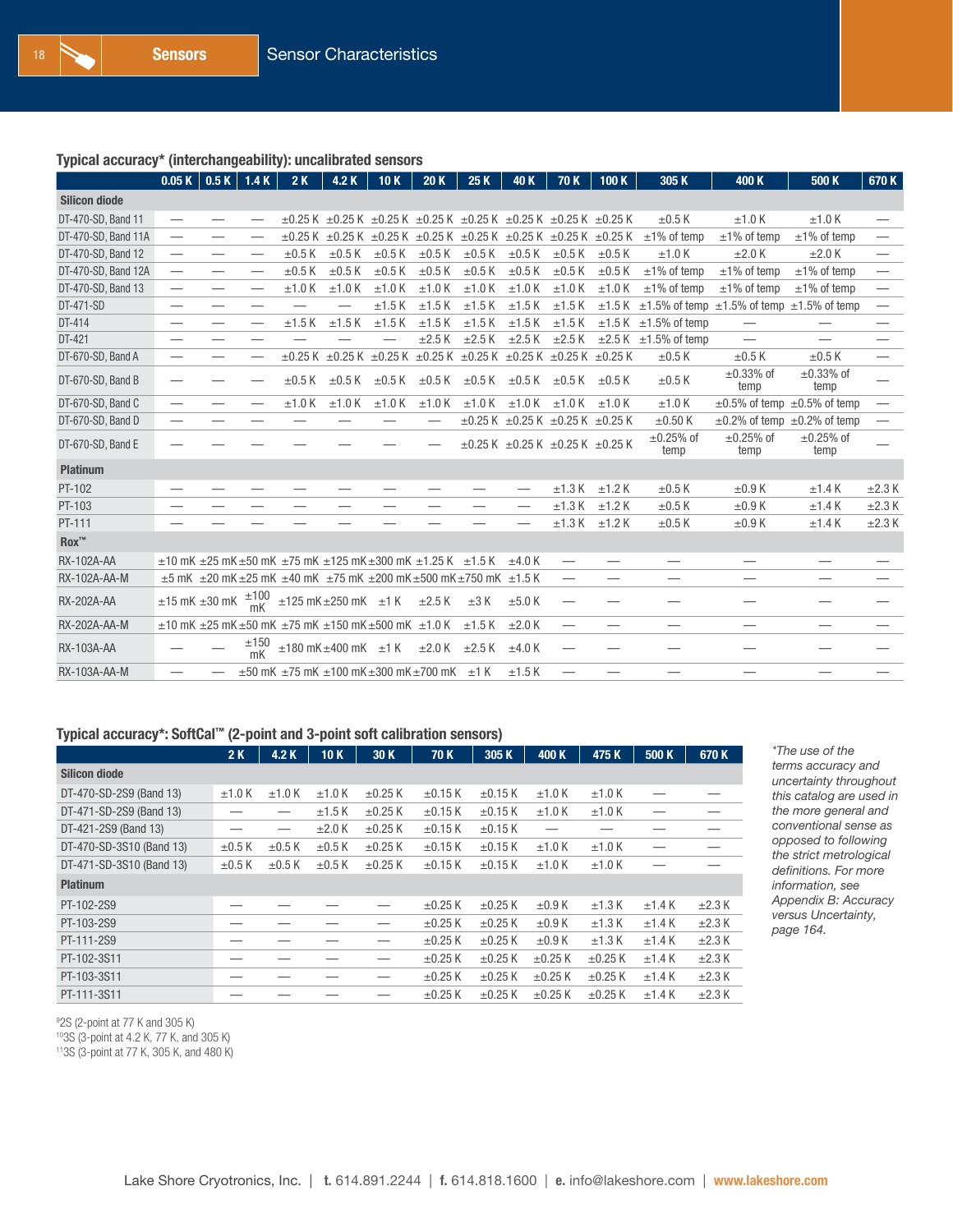#### Typical accuracy\*: calibrated sensors (in mK)12

| . .                                | 0.02K                            | 0.05K                           | 0.1K                            | 0.3K                          | 0.5K                          | 1K                               | 1.4K                          | 4.2 K                         | 10K                      | 20K                      | 77 K                                                      | 300 K                            | 400 K                            | 500 K                           |
|------------------------------------|----------------------------------|---------------------------------|---------------------------------|-------------------------------|-------------------------------|----------------------------------|-------------------------------|-------------------------------|--------------------------|--------------------------|-----------------------------------------------------------|----------------------------------|----------------------------------|---------------------------------|
| Silicon diode                      |                                  |                                 |                                 |                               |                               |                                  |                               |                               |                          |                          |                                                           |                                  |                                  |                                 |
| DT-670-SD/CO/CU-HT                 | $\overbrace{\phantom{12332}}$    |                                 | $\overbrace{\phantom{12333}}$   |                               | $\qquad \qquad -$             | $\overline{\phantom{m}}$         | ±12                           | ±12                           | ±12                      | ±14                      | ±22                                                       | ±32                              | ±45                              | ±50                             |
| DT-670-CU/CO/LR/CY/ET/BO           |                                  |                                 |                                 | $\overline{\phantom{0}}$      | $\overline{\phantom{0}}$      |                                  | ±12                           | ±12                           | ±12                      | ±14                      | ±22                                                       | ±32                              | $\overline{\phantom{m}}$         | $\overline{\phantom{0}}$        |
| DT-414                             |                                  |                                 |                                 |                               |                               |                                  | $\overline{\phantom{0}}$      | ±12                           | ±12                      | ±14                      | ±22                                                       | ±32                              |                                  | $\overline{\phantom{0}}$        |
| DT-421                             |                                  |                                 |                                 |                               |                               | $\overbrace{\phantom{12332}}$    | ±12                           | ±12                           | ±12                      | ±14                      | ±22                                                       | ±32                              | $\overline{\phantom{m}}$         | $\overbrace{\phantom{12333}}$   |
| DT-470-SD/CO/CU-HT                 |                                  | $\overline{\phantom{0}}$        |                                 | $\overline{\phantom{0}}$      | $\overline{\phantom{0}}$<br>- | $\overline{\phantom{0}}$         | ±12                           | ±12                           | ±12                      | ±14                      | ±22                                                       | ±32                              | ±45                              | ±50                             |
| DT-470-BO/BR/CU/CY/ET/LR/MT        |                                  |                                 |                                 |                               |                               |                                  | ±12                           | ±12                           | ±12                      | ±14                      | ±22                                                       | ±32                              |                                  |                                 |
| DT-471-SD/CO/CU-HT                 | $\overbrace{\phantom{12322111}}$ |                                 | $\overbrace{\phantom{12333}}$   | $\overbrace{\phantom{12333}}$ | $\overline{\phantom{0}}$      |                                  |                               |                               | ±12                      | ±14                      | ±22                                                       | ±32                              | $\overline{\phantom{m}}$         | ±50                             |
| DT-471-BO/BR/CU/CY/ET/LR/MT        | $\hspace{0.1mm}-\hspace{0.1mm}$  | $\qquad \qquad -$               | $\qquad \qquad -$               | $\qquad \qquad -$             | $\overline{\phantom{0}}$      | $\qquad \qquad -$                | $\overbrace{\phantom{12333}}$ | $\overline{\phantom{m}}$      |                          |                          | ±22                                                       |                                  | ±45                              |                                 |
|                                    |                                  | $\hspace{0.1mm}-\hspace{0.1mm}$ |                                 |                               | $\overline{\phantom{0}}$      |                                  |                               | $\overline{\phantom{m}}$      | ±12                      | ±14                      |                                                           | ±32                              | $\overbrace{\phantom{12322111}}$ |                                 |
| GaAlAs diode                       |                                  |                                 |                                 |                               |                               |                                  |                               |                               |                          |                          |                                                           |                                  |                                  |                                 |
| TG-120-P                           | $\hspace{0.1mm}-\hspace{0.1mm}$  | $\hspace{0.1mm}-\hspace{0.1mm}$ | $\qquad \qquad \longleftarrow$  | $\overline{\phantom{m}}$      |                               | $\qquad \qquad -$                | ±12                           | ±12                           | ±12                      | ±14                      | ±22                                                       | ±32                              | $\overline{\phantom{m}}$         | $\qquad \qquad -$               |
| TG-120-PL                          | $\qquad \qquad -$                | $\qquad \qquad -$               | $\qquad \qquad -$               |                               | $\overline{\phantom{0}}$      | $\qquad \qquad -$                | ±12                           | ±12                           | ±12                      | ±14                      | ±22                                                       | ±32                              | $\overline{\phantom{m}}$         |                                 |
| TG-120-SD/CO                       |                                  |                                 |                                 |                               | $\overline{\phantom{0}}$      | $\overbrace{\phantom{12322111}}$ | ±12                           | ±12                           | ±12                      | ±14                      | ±22                                                       | ±32                              | ±45                              | ±50                             |
| <b>TG-120-CU</b>                   |                                  | $\overline{\phantom{m}}$        | $\qquad \qquad$                 | $\qquad \qquad$               | —                             | $\qquad \qquad$                  | ±12                           | ±12                           | ±12                      | ±14                      | ±22                                                       | ±32                              | $\overbrace{\phantom{12322111}}$ |                                 |
| <b>TG-120-CU-HT</b>                |                                  |                                 | $\overbrace{\phantom{12333}}$   | $\overbrace{\qquad \qquad }$  | $\overline{\phantom{0}}$      | $\overbrace{\phantom{12332}}$    | ±12                           | ±12                           | ±12                      | ±14                      | ±22                                                       | ±32                              | ±45                              | ±50                             |
| Cernox™                            |                                  |                                 |                                 |                               |                               |                                  |                               |                               |                          |                          |                                                           |                                  |                                  |                                 |
| CX-1010-AA/CD/CO/CU/LR/ET/MT/SD    | $\hspace{0.1mm}-\hspace{0.1mm}$  |                                 | $\pm 3$                         | $\pm 3.5$                     | ±4.5                          | ±5                               | ±5                            | ±5                            | ±6                       | ±9                       | ±25                                                       | ±75                              | $\hspace{0.1mm}-\hspace{0.1mm}$  |                                 |
| CX-1010-BC                         | $\overbrace{\phantom{12322111}}$ |                                 |                                 |                               |                               |                                  | ±5                            | ±5                            | ±6                       | $\pm 9$                  | ±25                                                       | ±75                              | $\overline{\phantom{0}}$         |                                 |
| CX-1030-AA/CD/CO/CU/LR/ET/MT/SD    |                                  |                                 |                                 | $\pm 3$                       | ±4                            | ±5                               | ±5                            | ±5                            | ±6                       | ±9                       | ±25                                                       | ±75                              | $\overbrace{\phantom{12333}}$    | $\overline{\phantom{0}}$        |
| CX-1030-BC                         | $\hspace{0.05cm}$                |                                 | $\overbrace{\phantom{1232211}}$ |                               |                               |                                  | ±5                            | ±5                            | ±6                       | ±9                       | ±25                                                       | ±75                              | $\overline{\phantom{m}}$         | $\overline{\phantom{0}}$        |
| CX-1050-AA/BC/CD/CO/CU/LR/ET/MT/SD | $\qquad \qquad -$                |                                 | $\overbrace{\phantom{12333}}$   |                               | $\overline{\phantom{0}}$      | $\qquad \qquad -$                | ±5                            | ±5                            | ±6                       | ±9                       | ±16                                                       | ±40                              | $\qquad \qquad -$                | $\qquad \qquad -$               |
| CX-1070-AA/BC/CD/CO/CU/LR/ET/MT/SD | $\overbrace{\phantom{12332}}$    | $\overline{\phantom{0}}$        | —                               | —                             |                               |                                  |                               | ±5                            | ±6                       | ±9                       | ±16                                                       | ±40                              |                                  | $\overline{\phantom{0}}$        |
| CX-1080-AA/BC/CD/CO/CU/LR/ET/MT/SD | $\qquad \qquad$                  |                                 |                                 | $\overbrace{\phantom{aaaaa}}$ |                               |                                  |                               | $\overbrace{\phantom{12333}}$ |                          | $\pm 9$                  | ±16                                                       | ±40                              | $\overbrace{\phantom{12332}}$    | $\qquad \qquad \longleftarrow$  |
| CX-1010-CO/SD/CU-HT                | $\overbrace{\phantom{12333}}$    |                                 | $\pm 3$                         | $\pm 3.5$                     | ±4.5                          | ±5                               | ±5                            | ±5                            | ±6                       | ±9                       | ±25                                                       | ±75                              | $\overbrace{\phantom{12322111}}$ | $\qquad \qquad -$               |
| CX-1030-CO/SD/CU-HT                |                                  | $\hspace{0.1mm}-\hspace{0.1mm}$ |                                 | $\pm 3$                       | ±4                            | $\pm 5$                          | $\pm 5$                       | ±5                            | ±6                       | $\pm 9$                  | ±16                                                       | $\pm 40$                         | $\pm 65$                         | $\overline{\phantom{0}}$        |
| CX-1050-CO/SD/CU-HT                | $\overline{\phantom{0}}$         | $\hspace{0.1mm}-\hspace{0.1mm}$ | $\overline{\phantom{m}}$        | $\overline{\phantom{m}}$      | $\overbrace{\phantom{12333}}$ |                                  | ±5                            | ±5                            | ±6                       | ±9                       | ±16                                                       | ±40                              | ±65                              | $\qquad \qquad -$               |
| CX-1070-CO/SD/CU-HT                | $\overbrace{\phantom{13333}}$    | $\overline{\phantom{0}}$        | $\overline{\phantom{0}}$        | $\overline{\phantom{0}}$      |                               |                                  |                               | ±5                            | ±6                       | ±9                       | ±16                                                       | ±40                              | ±65                              |                                 |
| CX-1080-CO/SD/CU-HT                |                                  |                                 |                                 |                               | $\overline{\phantom{0}}$      | $\overline{\phantom{0}}$         |                               |                               |                          | ±9                       | ±16                                                       | ±40                              | ±65                              | $\overbrace{\phantom{123321}}$  |
| $\text{Rox}^{\text{TM}}$           |                                  |                                 |                                 |                               |                               |                                  |                               |                               |                          |                          |                                                           |                                  |                                  |                                 |
| RX-102A-AA/CD                      | $\overline{\phantom{m}}$         | $\pm 3$                         | $\pm 3.5$                       | ±4                            | ±4.5                          | ±5.5                             | ±5                            | ±16                           | ±18                      | $\pm 37$                 | $\overbrace{\phantom{12333}}$                             |                                  |                                  | $\overbrace{\phantom{123331}}$  |
| <b>RX-102B-CB</b>                  | ±2                               | ±4                              | ±4.5                            | ±5                            | ±6                            | $\pm 9$                          | ±16                           | ±16                           | ±18                      | ±39                      | $\overbrace{\phantom{12333}}$                             | $\overline{\phantom{0}}$         | $\overbrace{\phantom{12332}}$    | $\overline{\phantom{0}}$        |
| RX-103A-AA/CD                      |                                  |                                 | $\overline{\phantom{0}}$        |                               | $\overline{\phantom{0}}$      | $\overline{\phantom{0}}$         | ±5                            | ±17                           | ±22                      | ±38                      |                                                           |                                  | $\hspace{0.1mm}-\hspace{0.1mm}$  | $\overbrace{\phantom{1232211}}$ |
| RX-202A-AA/CD                      |                                  | $\pm 3$                         | $\pm 3.5$                       | ±4                            | ±4.5                          | ±5.5                             | $\pm 5$                       | ±16                           | ±18                      | $\pm$ 37                 |                                                           |                                  | $\overline{\phantom{m}}$         |                                 |
| Rhodium-iron                       |                                  |                                 |                                 |                               |                               |                                  |                               |                               |                          |                          |                                                           |                                  |                                  |                                 |
| RF-100T-AA/CD/BC/MC                |                                  | —                               | —                               | —<br>—                        | $\overline{\phantom{0}}$      | $\qquad \qquad -$                | ±11                           | ±11                           | ±12                      | ±14                      | ±15                                                       | ±25                              | $\qquad \qquad -$                | —                               |
| RF-100U-AA/CD/BC                   | $\overbrace{\phantom{12333}}$    |                                 | $\qquad \qquad -$               |                               | $\overline{\phantom{0}}$      | $\overbrace{\phantom{12333}}$    | ±11                           | ±11                           | ±12                      | ±14                      | ±15                                                       | ±25                              |                                  |                                 |
| RF-800-4                           | $\overbrace{\phantom{12333}}$    |                                 | $\overbrace{\phantom{12333}}$   |                               | $\overline{\phantom{0}}$      | $\overbrace{\phantom{12333}}$    | ±7                            | ±7                            | $\pm 8$                  | ±10                      | ±13                                                       | ±23                              | ±41                              | ±46                             |
| Platinum                           |                                  |                                 |                                 |                               |                               |                                  |                               |                               |                          |                          |                                                           |                                  |                                  |                                 |
| PT-102                             |                                  |                                 |                                 |                               | –                             |                                  |                               |                               |                          | ±10                      | ±12                                                       | ±23                              | ±40                              | ±46                             |
| PT-103                             | $\qquad \qquad$                  |                                 | —                               | $\overline{\phantom{0}}$      | —                             | $\overline{\phantom{0}}$         | —                             | $\qquad \qquad -$             | $\overline{\phantom{0}}$ | ±10                      | ±12                                                       | ±23                              | ±40                              | ±46                             |
| PT-111                             |                                  | -                               | $\overbrace{\phantom{12333}}$   |                               |                               |                                  |                               | $\qquad \qquad$               | -                        | ±10                      | ±12                                                       | ±23                              | ±40                              | ±46                             |
| Germanium                          |                                  |                                 |                                 |                               |                               |                                  |                               |                               |                          |                          |                                                           |                                  |                                  |                                 |
| GR-50-AA/CD                        |                                  |                                 |                                 |                               |                               |                                  |                               |                               |                          |                          |                                                           |                                  |                                  |                                 |
| GR-300-AA/CD                       | ±5                               | ±5                              | ±5<br>±4                        | ±5<br>±4                      | ±6<br>±4                      | ±6<br>±4                         | ±6                            | $\overline{\phantom{m}}$      | $\overline{\phantom{m}}$ | $\overline{\phantom{m}}$ | $\overline{\phantom{m}}$<br>$\overbrace{\phantom{12333}}$ | $\qquad \qquad -$                | $\overline{\phantom{m}}$         | —                               |
| GR-1400-AA/CD                      | $\overline{\phantom{0}}$         | $\overline{\phantom{m}}$        | $\overline{\phantom{0}}$        |                               |                               | ±4                               | ±4<br>±4                      | ±4<br>±4                      | $\pm 8$<br>$\pm 7$       | $\pm 25$<br>±15          |                                                           | $\overbrace{\phantom{12322111}}$ |                                  |                                 |
|                                    |                                  |                                 |                                 |                               |                               |                                  |                               |                               |                          |                          | $\overline{\phantom{m}}$                                  |                                  |                                  |                                 |

<sup>12</sup>All accuracies are: 2 σ figures; [(calibration uncertainty)<sup>2</sup> + (reproducibility)<sup>2</sup>]<sup>0.5</sup>; for additional information, please see Appendix D.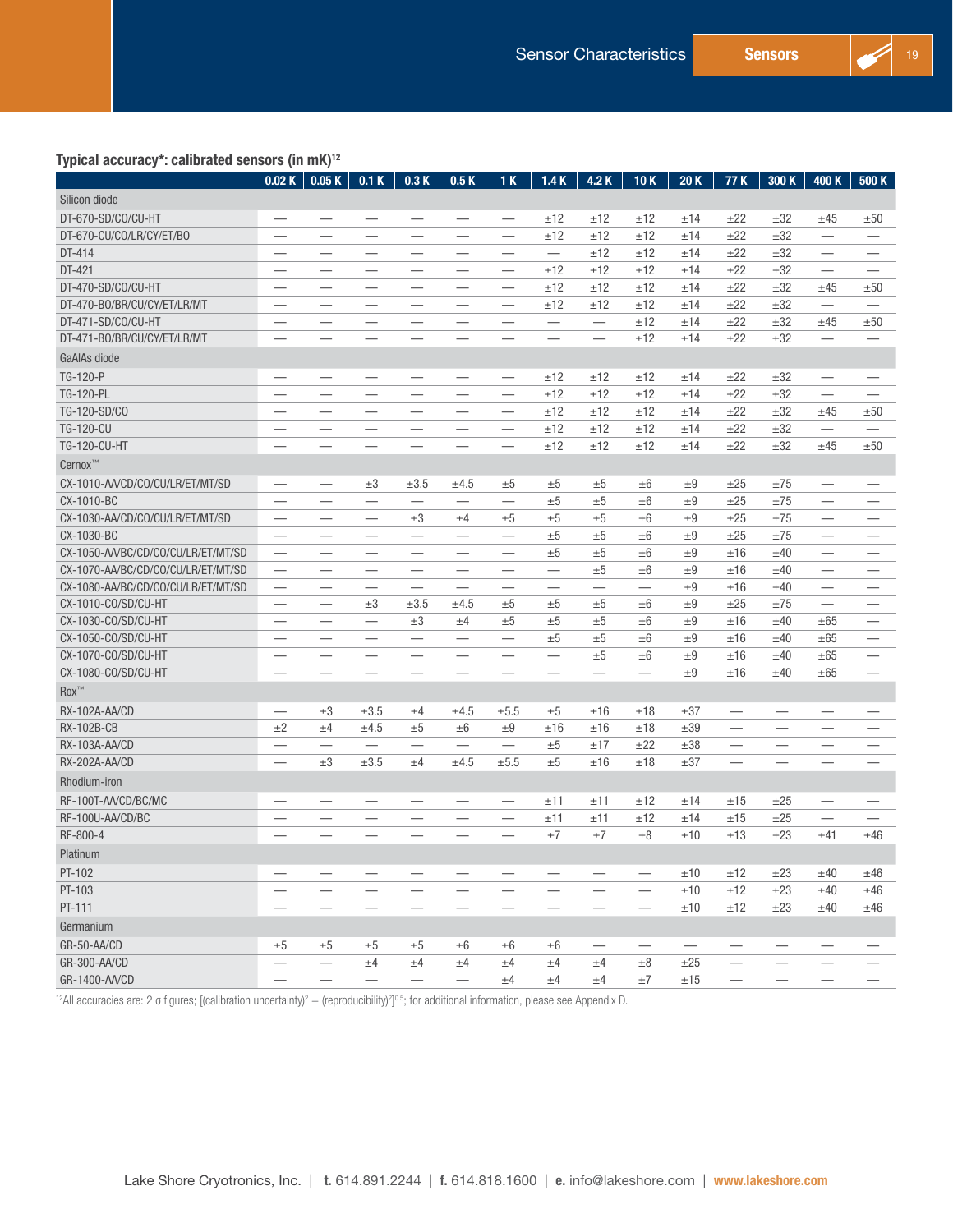## Sensor Packages and Mounting Adapters

Temperature sensors are available in a variety of packages to facilitate mounting. Included are adapters that allow the sensor to be soldered in place, screwed on, bolted down, inserted into a hole, or inserted through a pressure seal in the form of a thermowell. Gold-plated copper bobbins are available for both diodes and resistors in order to heat sink leads. The chart below summarizes the standard Lake Shore sensor and packaging configurations. Appendix C: Sensor Packaging and Installation discusses techniques for the correct installation of temperature sensors. More specific installation notes are included for the bare chip sensors, the SD package, and the CU, DI, CY, and CD adapters. Special packaging is also available—consult Lake Shore for custom orders.

|                         |                                                      | <b>Lake Shore sensors</b> |          |                      |          |              |                     |           |                          |        |          |        |              |                                            |
|-------------------------|------------------------------------------------------|---------------------------|----------|----------------------|----------|--------------|---------------------|-----------|--------------------------|--------|----------|--------|--------------|--------------------------------------------|
|                         |                                                      |                           |          | <b>Silicon diode</b> |          |              |                     |           |                          |        | Platinum |        |              |                                            |
| <b>Packaging</b>        | (see individual sensor pages for additional details) | DT-414/DT-670E-BR         | $DT-421$ | DT-670               | $DT-471$ | GaAIAs diode | Cernox <sup>™</sup> | Germanium | $\text{Row}^{\text{TM}}$ | PT-102 | PT-103   | PT-111 | Rhodium-iron | <b>Installation</b><br><b>instructions</b> |
| <b>Common</b>           |                                                      |                           |          |                      |          |              |                     |           |                          |        |          |        |              |                                            |
| Bare chip sensors<br>BC | Bare chip with 2 copper leads (42 AWG)               |                           |          |                      |          |              | ш                   |           |                          |        |          |        |              | Appendix C                                 |
| BG                      | Bare chip with 2 or 4 gold leads                     |                           |          |                      |          |              | ш                   |           |                          |        |          |        |              | Appendix C                                 |
| <b>BR</b>               | Bare chip, no leads                                  |                           |          |                      |          |              | п                   |           | ш                        |        |          |        |              | Appendix C                                 |
| SD                      | Hermetically sealed package                          |                           |          | П                    | ■        | п            | п                   |           |                          |        |          |        |              | Appendix C                                 |
| C <sub>0</sub>          | Mounting adapters for SD<br>Clamp                    |                           |          | П                    | ■        | п            | ٠                   |           |                          |        |          |        |              | Appendix C                                 |
| ET                      | Screw-in                                             |                           |          | П                    | П        | п            | п                   |           |                          |        |          |        |              | Order from Lake Shore                      |
| МT                      | Screw-in (metric)                                    |                           |          | ■                    | ■        | п            | ■                   |           |                          |        |          |        |              | Order from Lake Shore                      |
| CU                      | Copper bobbin (small, 4-lead)                        |                           |          | П                    | ■        | ш            | ш                   |           |                          |        |          |        |              | Appendix C                                 |
| DI                      | Copper bobbin (small, 2-lead)                        |                           |          | П                    | ■        | п            |                     |           |                          |        |          |        |              | Appendix C                                 |
| CY                      | Copper bobbin (large, 2-lead)                        |                           |          | П                    | П        |              |                     |           |                          |        |          |        |              | Appendix C                                 |
| LR                      | Half-rounded cylinder                                |                           |          | П                    | ш        | п            | ш                   |           |                          |        |          |        |              | Order from Lake Shore                      |
| B <sub>0</sub>          | Beryllium oxide heat sink block                      |                           |          | П                    | П        |              | ■                   |           |                          |        |          |        |              | Order from Lake Shore                      |
| AL                      | Platinum mounting adapters                           |                           |          |                      |          |              |                     |           |                          | п      |          |        |              | Order from Lake Shore                      |
| AM                      |                                                      |                           |          |                      |          |              |                     |           |                          |        | п        |        |              | Order from Lake Shore                      |
| AA                      | Copper canister package                              |                           |          |                      |          |              | П                   |           | ■                        |        |          |        |              | Appendix C                                 |
| CD                      | Copper bobbin                                        |                           |          |                      |          |              | п                   | ш         | ■                        |        |          |        |              | Appendix C                                 |
| <b>Unique packages</b>  |                                                      |                           |          |                      |          |              |                     |           |                          |        |          |        |              |                                            |
|                         | See individual sensor specifications                 | ■                         | ■        |                      |          | п            |                     |           | ■                        | ■      | ■        | ■      | п            | Order from Lake Shore                      |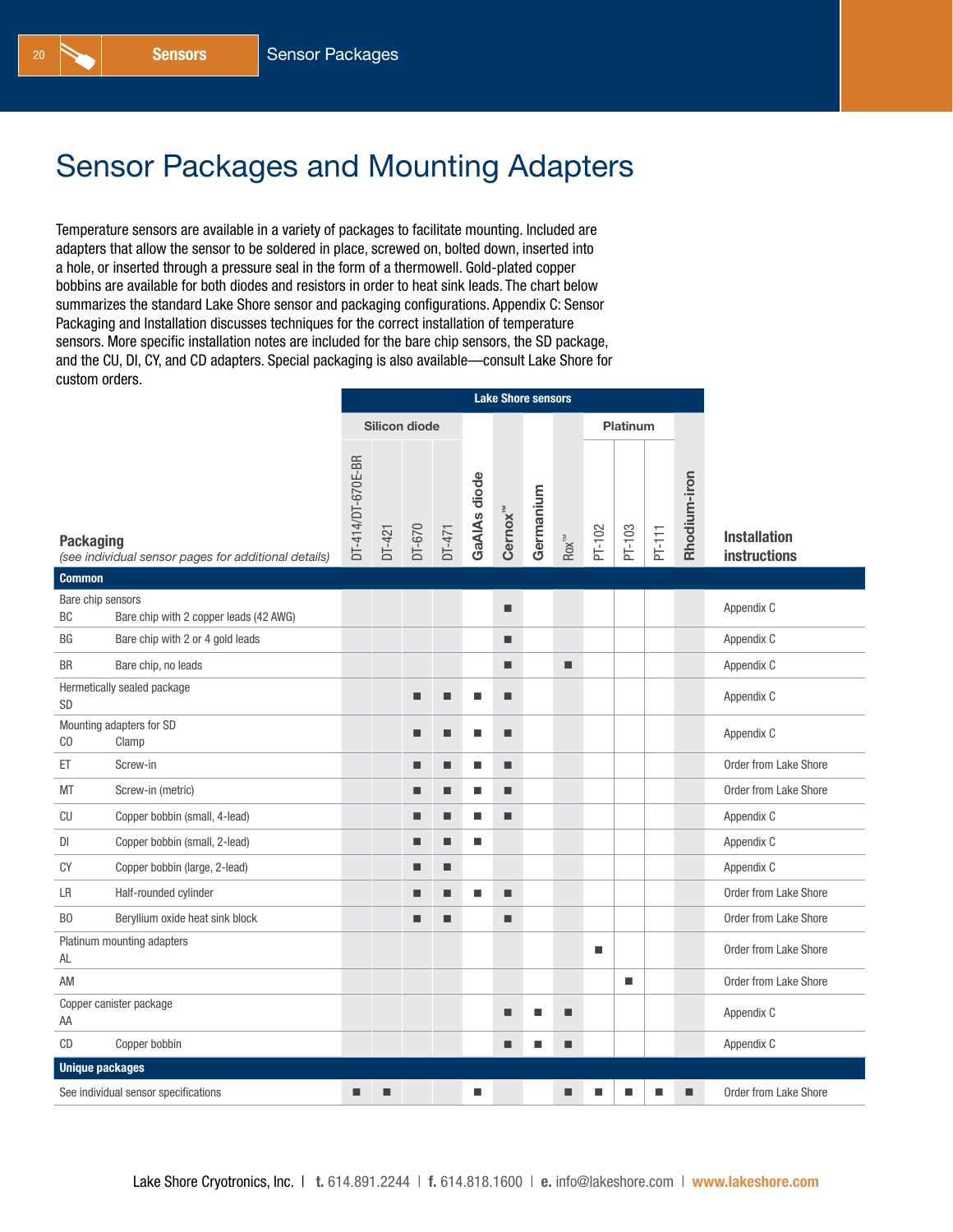#### Packages



*Cernox™ packages*





*GaAlAs packages*

*Silicon diode packages*



*Germanium and Rox™ packages (Rox -AA and -CD only)*

|     | <b>Unique packages</b><br>see individual sensor pages |          |  |  |  |  |  |  |
|-----|-------------------------------------------------------|----------|--|--|--|--|--|--|
|     |                                                       |          |  |  |  |  |  |  |
|     | TG-120-P                                              | DT-414   |  |  |  |  |  |  |
| -PL | TG-120-PL                                             | DT-421-F |  |  |  |  |  |  |

cu

PT-PT-1 PT-1

| DT-414        |
|---------------|
| DT-421-HR     |
| DT-670E-BR    |
| CX-10XX-BC    |
| CX-10XX-BG    |
| CX-10XX-BR    |
| RX-102B-CB    |
| <b>RF-800</b> |
|               |

## The Lake Shore Hermetically Sealed SD Package

*Capacitance package*

 $CS-501$ 

| Small package designed primarily for<br>bonding or clamping to a flat surface                       |
|-----------------------------------------------------------------------------------------------------|
| Indium, silver epoxy, 2850 Stycast <sup>®</sup><br>epoxy, or a CO clamp may be used for<br>mounting |
|                                                                                                     |

#### SD (Cernox™)



| Small package designed primarily for  |
|---------------------------------------|
| bonding or clamping to a flat surface |

| Package material: | Sapphire base with alumina body and lid.<br>Molybdenum/manganese metallization on base and<br>lid top with nickel and gold plating. Gold tin solder as |
|-------------------|--------------------------------------------------------------------------------------------------------------------------------------------------------|
|                   | hermetic lid seal.                                                                                                                                     |
| Leads:            | 2                                                                                                                                                      |
| Lead material:    | Silicon diode: brazed Kovar                                                                                                                            |
|                   | Cernox <sup>™</sup> : gold-plated copper soldered with                                                                                                 |
|                   | 60/40 SnPb                                                                                                                                             |
|                   | GaAIAs: welded platinum                                                                                                                                |
| Mass:             | 0.03q                                                                                                                                                  |
| Limitation:       | The useful upper temperature limit of this<br>configuration is 500 K                                                                                   |
|                   |                                                                                                                                                        |

#### The Lake Shore SD package—the most rugged, versatile package in the industry

The SD package, with its sapphire base, direct sensor-to-sapphire mounting, hermetic sealing, and brazed Kovar leads provides the industry's most rugged, versatile sensors with the best thermal connection between the sample and sensor chip. In addition, this

|               | Copper or Kovar leads                 | Gold wire $\rightarrow$ |               |          |
|---------------|---------------------------------------|-------------------------|---------------|----------|
| Metallization | Alumina body and lid<br>Sapphire base |                         |               |          |
|               |                                       |                         | Solder attach | Die chip |

package is designed so heat coming down the leads bypasses the sensor chip. It can survive several thousand hours at 500 K and is compatible with most ultra high vacuum applications, and can be indium soldered to samples.The Lake Shore SD package is now available with Cernox™ resistors and GaAlAs diodes, as well as silicon diodes. For the Cernox™ resistors and GaAlAs diodes, the Kovar leads are replaced with nonmagnetic leads.

| /32 AWG gold-plated copper lead<br>0.125 in<br>$[3.175 \text{ mm}]$<br>ı<br>×<br>0.075 in<br>$[1.905 \; mm]$ | 00.008 in<br>$[0.203$ mm] |
|--------------------------------------------------------------------------------------------------------------|---------------------------|
| Approx.<br>1.00 ±0.25 in<br>$0.042$ in<br>$[25.40 \; \text{a}6.35 \; \text{mm}]$<br>$[1.080$ mm]             |                           |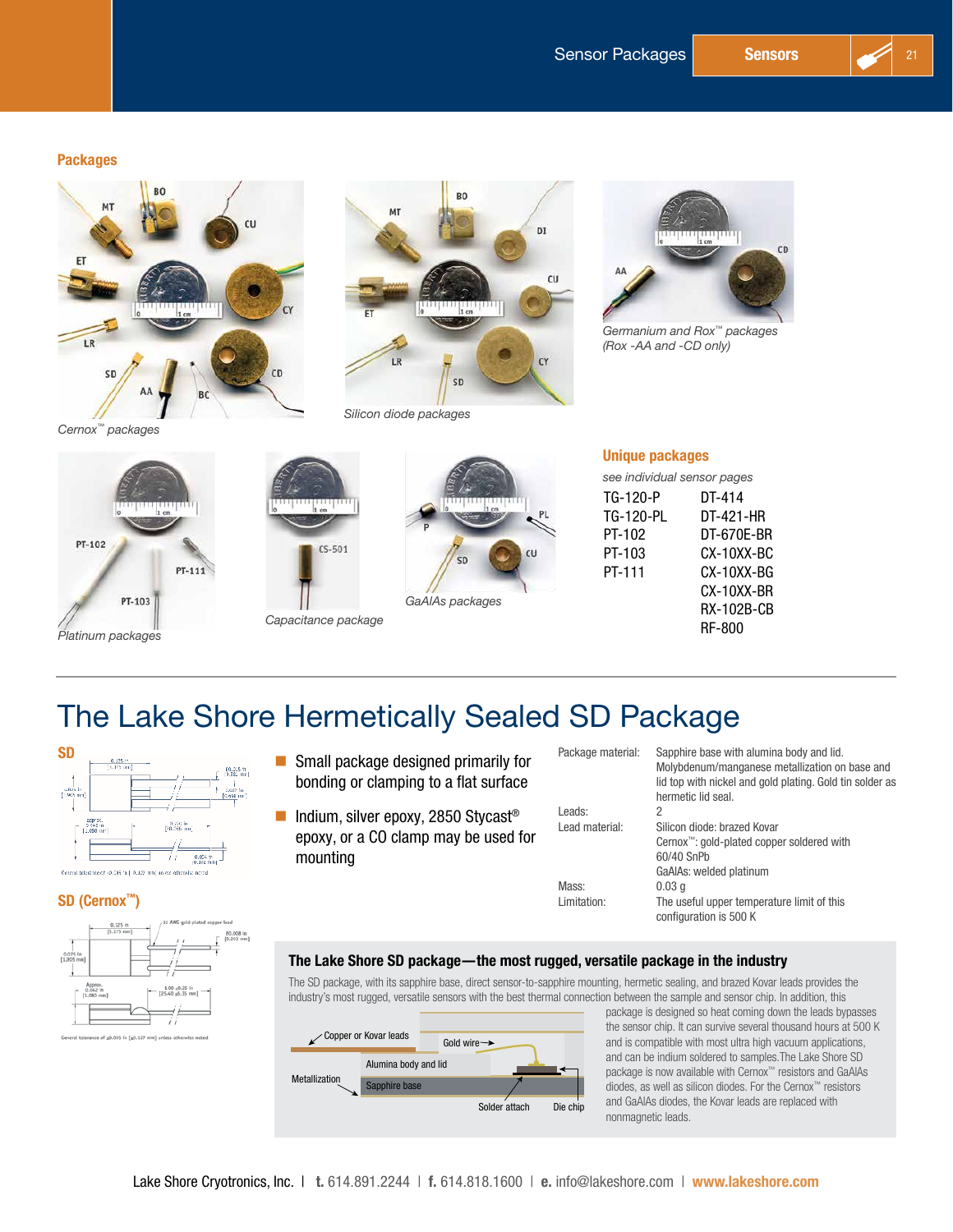## Mounting adapters for SD package—CO, CU, DI, CY, LR, BO, ET, MT





- **EXTR** Clamps are available for frequent relocation of the sensor
- 4-40 stainless steel screw has a formed shoulder, thus applying correct pressure to the clamp

Package material: See SD package

Adapter material: Gold-plated copper (nickel strike); spring is ASTM A313 302 Austenitic steel Leads: See SD package Lead material: See SD package Mass: 1.8 g (including SD package and clamp) Limitation: The useful upper temperature limit of this configuration is 500 K



| J & DI                                                                                                            | CU                         |
|-------------------------------------------------------------------------------------------------------------------|----------------------------|
| .313 in<br>950 mm)<br>$0.030~\mathrm{in}$ [0.762 mm]<br>0.122 in<br>36.0 in<br>$1.099$ mm<br>$914.4$ mm           | 00,005 in<br>$[00.127$ mm] |
| 0.171 in<br>1.343 mm)<br>36 AWG Quad-Lead"                                                                        | Ĥ                          |
| phosphor-bronze wire<br>(36 in [914,4 mm] long)<br>eral tolerance of ±0.005 in [±0.127 mm] unless otherwise noted | DI                         |

| CU |                                                                                                                          |                                        |                                                                                                                                                              |
|----|--------------------------------------------------------------------------------------------------------------------------|----------------------------------------|--------------------------------------------------------------------------------------------------------------------------------------------------------------|
| П  | SD packaged sensor indium-soldered into a flat<br>copper bobbin with the leads thermally anchored<br>to that same bobbin | Package material:<br>Adapter material: | See SD package<br>Gold-plated copper bobbin (SD indium-soldered<br>to adapter and wrapped in Stycast® epoxy); high                                           |
| ш  | HT (high temperature) version is soldered using<br>high temperature (90% Pb, 10% Sn) solder                              | CU leads:                              | temperature CU uses high temperature (90% Pb,<br>10% Sn) solder<br>Four 0.91 m (36 in), 36 AWG, color-coded                                                  |
| п  | Can be mounted to any flat surface with a<br>4-40 screw                                                                  | DI leads:                              | Ouad-Lead™<br>0.91 m (36 in), 36 AWG, color-coded, 2-lead<br>ribbon cable                                                                                    |
| DI | 2-lead version of the CU                                                                                                 | Lead material:<br>Mass:                | Phosphor bronze alloy<br>1.1 q (including SD package and bobbin, excluding<br>leads)                                                                         |
|    |                                                                                                                          | Limitation:                            | The epoxy limits the upper useful temperature of<br>this configuration to 378 K (high temperature CU-HT<br>upper temperature limit is 420 K with Cernox™ and |

- **CY** Similar to the DI package, except the bobbin is larger in diameter with a centered mounting hole
	- Relatively large-sized, robust

| Package material: | See SD package     |
|-------------------|--------------------|
| Adapter material: | Gold-plated copp   |
|                   | adapter and wra    |
| Leads:            | Two 0.91 m (36 i   |
| Lead material:    | Stranded copper    |
| Mass:             | 4.3 g (Including S |
|                   |                    |

#### Gold-plated copper bobbin (SD indium-soldered to adapter and wrapped in Stycast® epoxy) Two 0.91 m (36 in), 30 AWG Teflon®-coated leads Stranded copper 4.3 g (Including SD package and bobbin, excluding leads) Limitation: The epoxy limits the upper useful temperature of this configuration to 400 K

500 K with silicon and GaAlAs diodes)

@0.560 in<br>[@14.224 mm]  $\frac{\#0.122 \text{ in}}{22.099 \text{ mm}$ ] thru-hole m 0.200 in<br>[5.080 mm] 2-30 AWG Teflon<sup>-9</sup>-coated stranded copper wire<br>(36 in [914.4 mm] long)

General tolerance of +0.005 in [+0.127 mm] unless otherwise noted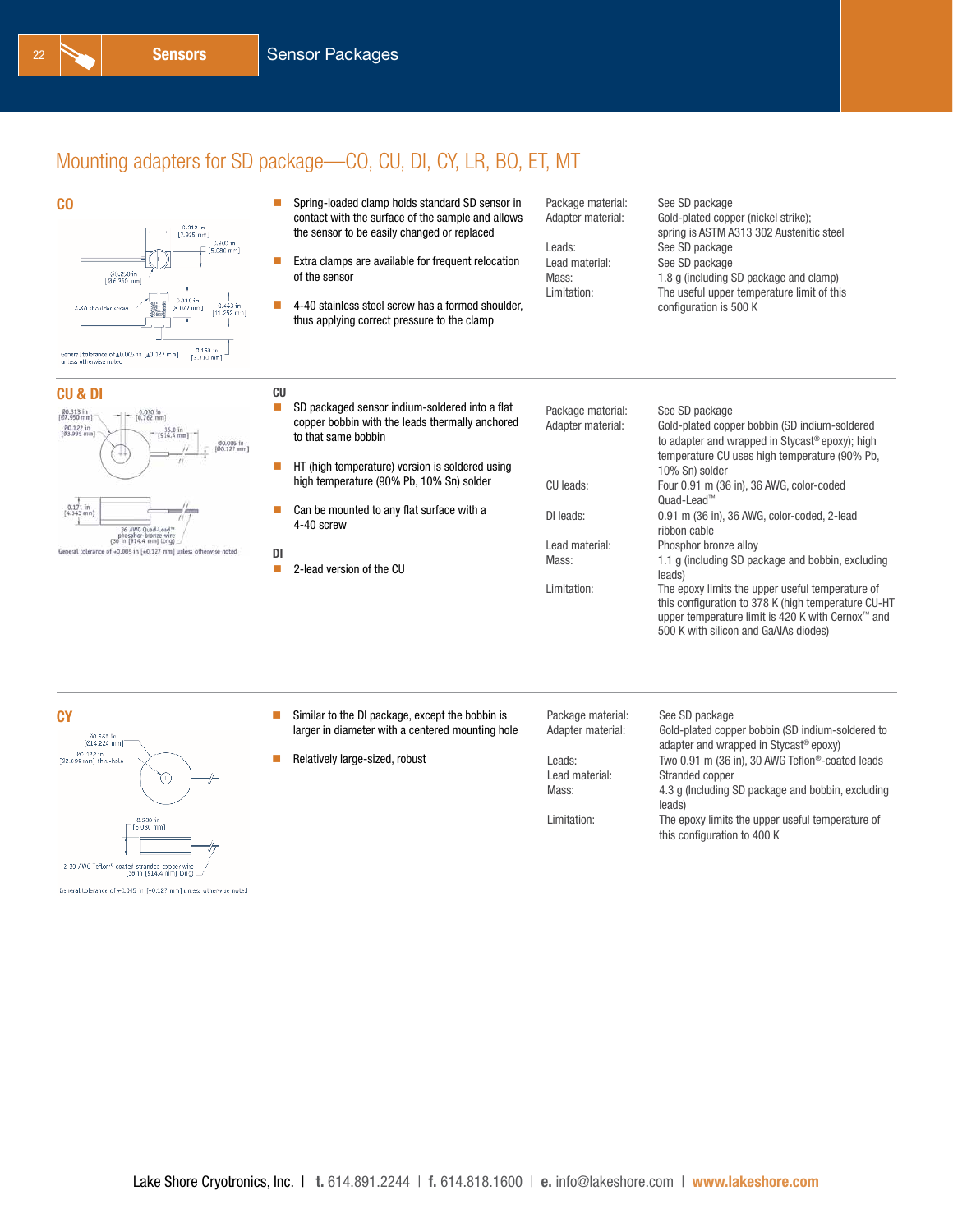

With an SD packaged sensor mounted on a Package material: See SD package<br>Adapter material: Gold-plated flat o LR slightly-more-than half-rounded cylinder, this Gold-plated flat cylindrical copper disk 0.125 in:5275 (3.175 in 12.722) package is designed to be inserted into a 3.2 mm (SD indium-soldered to adapter)  $\frac{9.105 \text{ in}}{2.661 \text{ m}}$ (1/8 in) diameter hole Leads: See SD package  $\frac{0.004 \text{ m}}{10.102 \text{ mm}}$ Lead material: See SD package Mass: 0.2 g (Including SD package and disk)<br>1. Limitation: 1. Limitation: 1. Limitation: Indium solder limits the upper useful temperature of this configuration to 420 K General tolerance of ±0.000 in [±0.127 mm] 80.122 183,099 mml **BO** SD package is soldered to a mounting block and Package material: See SD package the leads are thermally anchored (without epoxy) Adapter material: Gold-plated bolt-on copper block with leads to the block via a beryllium oxide insert thermally anchored to block (SD indium-soldered to adapter) Since leads can be a significant heat path to the Leads: See SD package<br>
Lead material: See SD package sensing element and can lead to measurement Lead material:<br>
Mass: 1.5 a (including S errors when incorrectly anchored, this 1.5 g (including SD package and mounting block)  $-2,760$  in configuration helps maintain the leads at the Limitation: Indium solder limits the upper useful temperature of  $-0.004$  in same temperature as the sensor this configuration to 420 K  $\leftarrow$ Seneral talerance of  $\pm 0.005$  in  $\pm 0.127$  mm)<br>unless otherwise united  $\frac{0.125 \text{ in}}{0.176 \text{ ms}}$ **ET** envenient screw-in package formed by indium-<br> **ET** enventient screw-in package formed by indium-<br>
Package material: See SD package soldering a basic SD configuration into a recess in Adapter material: ET: gold-plated copper SAE-threaded screw head one flat of a hexagonal screw head #6-32 **hotobbi** MT: gold-plated copper metric threaded screw head  $\frac{0.760 \text{ in}}{[19.504 \text{ mm}]}$  The head terminates in a standard SAE 6-32  $3$  mm  $\times$  0.5 metric .<br>Si 12.9 Merekatak threaded stud allowing the sensor to be threaded Leads: See SD package  $-0.004$  in 0.240 in<br>[6.096 mm] into a mounting hole in the sample Lead material: See SD package **DIDIDI** Mass: 1.5 g (including SD package and screw head) Limitation: Indium solder limits the upper useful temperature of this configuration to 420 K Seneral talerance of +0.005 in [+8.127 mm] unless otherwise noted

MT



 The MT package is similar to the ET version except the SD package is mounted in a slot in the center of the hexagonal head and the stud is a  $3$  mm  $\times$  0.5 metric thread

*Note: A light coating of vacuum grease on the threads further enhances the thermal contact between the sensor package and the sample.*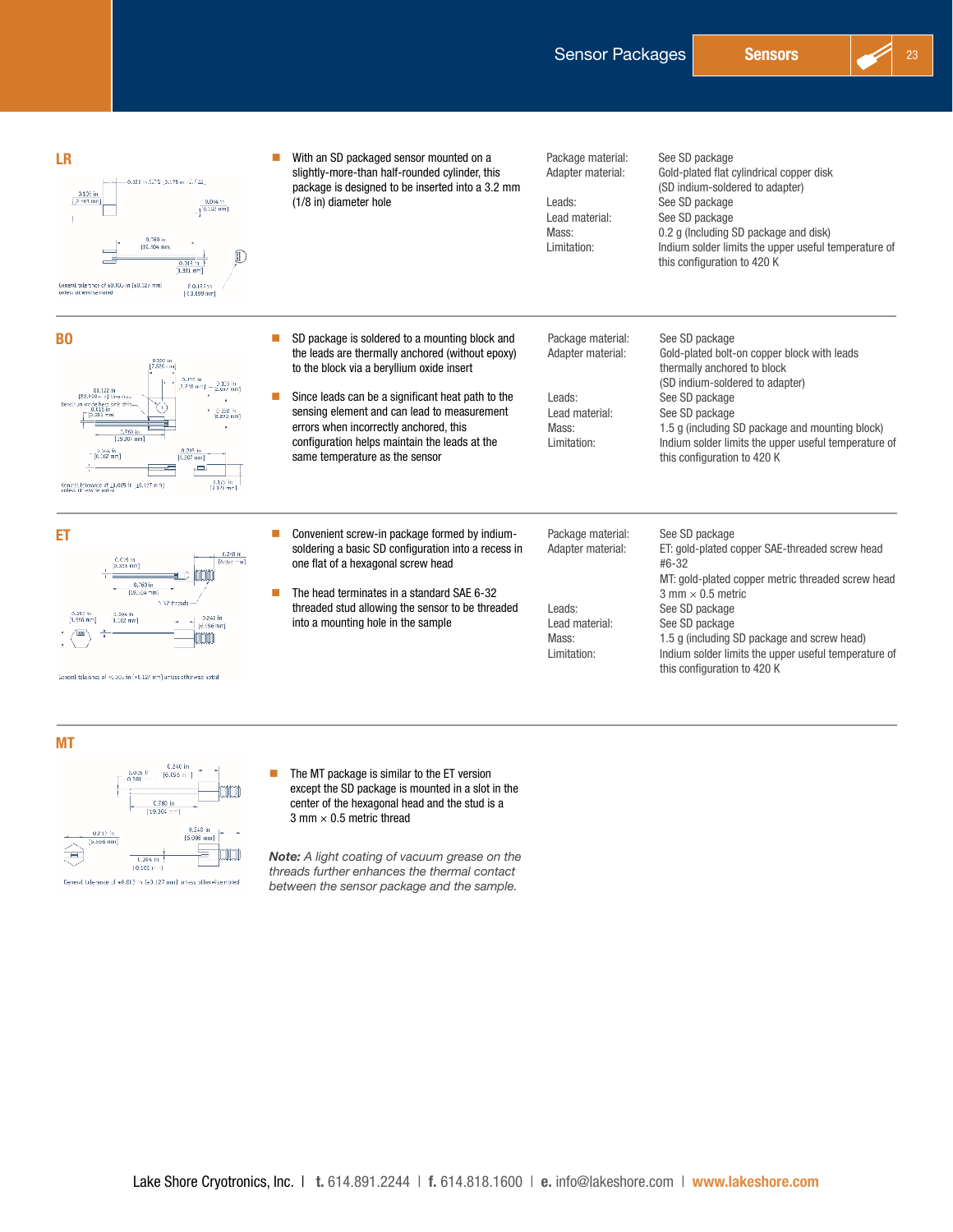# Copper canister packages

| AA                                                                               |                                                                            |                   |                                                                                                         |
|----------------------------------------------------------------------------------|----------------------------------------------------------------------------|-------------------|---------------------------------------------------------------------------------------------------------|
| 0.333 th<br>$6.00 - 0.25$<br>[112.40 ±6.15 mm]<br>8.509 mm                       | Used with Cernox <sup>™</sup> , germanium, and Rox <sup>™</sup><br>sensors | Adapter material: | Gold-plated cylindrical copper canister, BeO header,<br>Stycast <sup>®</sup> epoxy                      |
| OC.125 in<br>$\rightarrow$<br>13.345 mm<br>__<br>__                              |                                                                            | Leads:            | Four 32 AWG $\times$ 152 mm (6 in) long                                                                 |
| 00.00811<br>to the in-<br>$[0.203 \text{ m} \text{ m}]$<br>[10.332 mm]           |                                                                            | Lead material:    | (Rox <sup>™</sup> : Two 32 AWG $\times$ 152 mm [6 in] long)<br>Phosphor bronze insulated with polyimide |
| Census, pheatron of \$5,006 in [\$0,127 mil] tribes of provise rates.            |                                                                            |                   | (Rox <sup>76</sup> : copper insulated with Formvar <sup>®</sup> )                                       |
| B                                                                                |                                                                            | Mass:             | AA canister (empty): 0.091 q                                                                            |
| 0.243 15<br>5.00 10.35 fr<br>$[137, 40 + 5, 15, \text{mm}]$<br>10.006 mm         | Used only with germanium sensors                                           |                   | B canister (empty): 0.080 q<br>Once sensors are installed, total mass increases                         |
| 30.056 ln<br>[2.251 mm]<br><b>COMM</b> is<br>0.285 in<br>10.127 mm<br>17.236 mml |                                                                            |                   | to 0.197 g to 0.416 g. Refer to individual sensor<br>specifications.                                    |
| General television of AURO in B-0.127 and universities development               |                                                                            | Limitation:       | The epoxy limits the upper useful temperature of<br>this configuration to 400 K                         |
|                                                                                  |                                                                            |                   |                                                                                                         |

### Mounting adapter for AA canister package





- **AA** canister sensor soldered into a flat, copper bobbin with the sensor leads thermally anchored to the bobbin
- Can be mounted to any flat surface with a 6-40 screw (not supplied)
- Used with Cernox<sup>™</sup>, Germanium, and Rox<sup>™</sup> sensors

| Adapter material: | Copper bobbin, gold-plated (AA canister epoxied to |
|-------------------|----------------------------------------------------|
|                   | bobbin with Stycast <sup>®</sup> epoxy)            |
| Leads:            | 0.91 m (36 in), 36 AWG, color-coded, Quad-Lead™    |
| Lead material:    | Phosphor bronze Grade A alloy                      |
| Limitation:       | The epoxy limits the upper useful temperature of   |
|                   | this configuration to 378 K                        |

### Mounting adapters for platinum RTDs

#### PT-102-AL



#### PT-103-AM



- PT-102 (AL) or PT-103 (AM) mounted into a flat aluminum block
- Can be mounted to any flat surface with a 6-32 or M3 screw (not included) and Inconel® Belleville washer (included)

| Adapter material: | 6061 Al block (PT mounted to adapter using             |
|-------------------|--------------------------------------------------------|
|                   | Cotronics Durabond <sup>®</sup> 950 Al-based adhesive) |
| AL leads:         | Two 0.010-inch diameter; $10.160 \pm 1.270$ mm         |
|                   | $(0.400 \pm 0.050)$ in) long                           |
| AM leads:         | Two 0.010-inch diameter; $15.240 \pm 1.270$ mm         |
|                   | $(0.600 \pm 0.050)$ in) long                           |
| Lead material:    | Platinum                                               |
| Mass:             | PT-102-AL: 3.8 g                                       |
|                   | PT-103-AM: 2.1 a                                       |
| Limitation:       | The aluminum alloy limits the upper useful             |
|                   | temperature of these configurations to 800 K           |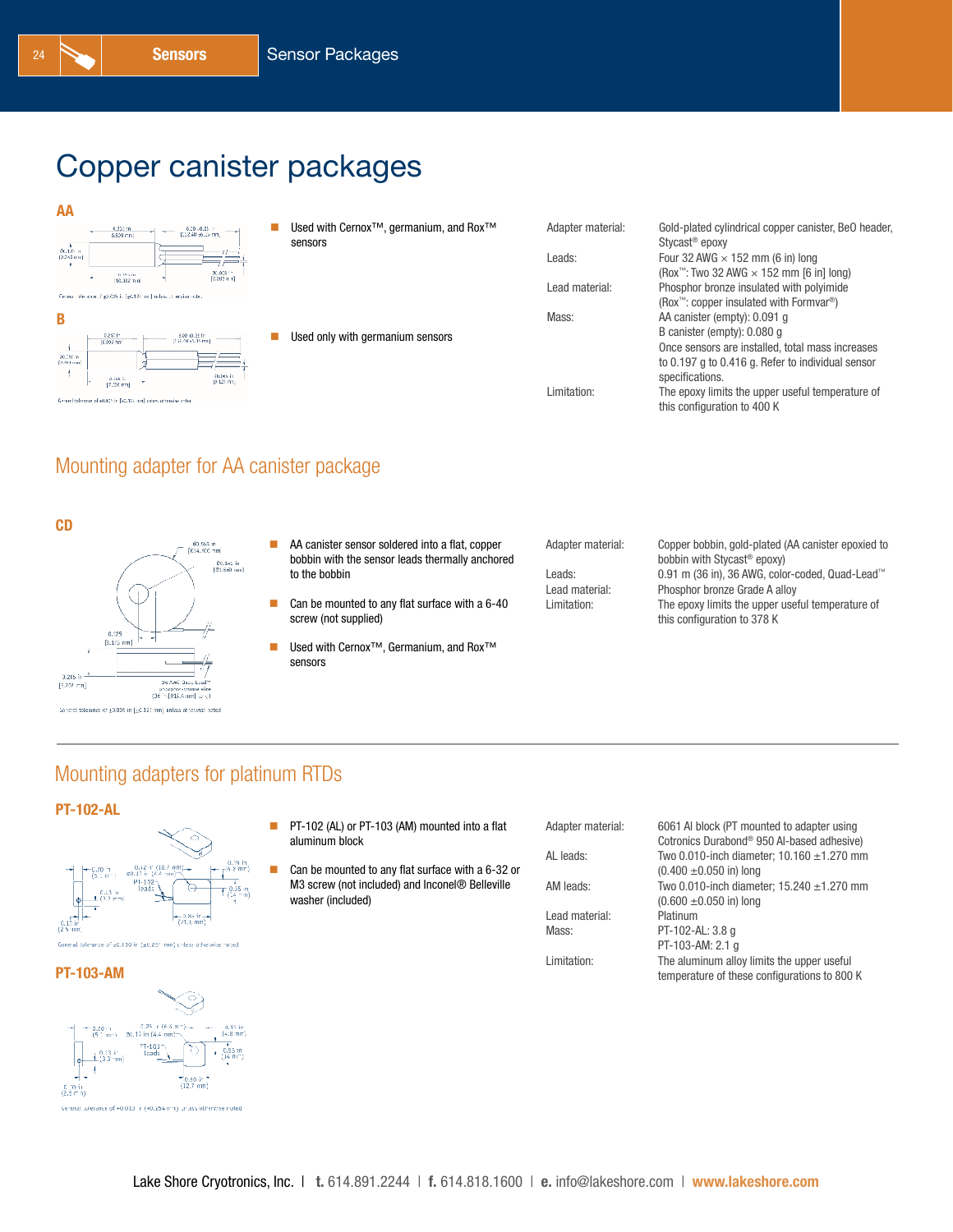# Lead Extensions

(formerly SMODs)

Adding extra wire to your sensor leads can be cumbersome and time consuming. Lake Shore offers this service for you at the time of order, allowing numerous options to best suit your application.

There are various options available when selecting a lead extension:

### Number of Wires

4-wire: For accurate sensor measurements, 4-lead connections are by far the superior option when adding a lead extension to both diodes and resistive temperature sensors. See Appendix C and Appendix E for additional information.

2-wire: This option is useful if the number of electrical connections inside a system must be kept to a minimum. However, 2-lead connections add measureable resistance to sensor measurements as described in Appendix E. This additional resistance will cause a significant (but repeatable) shift on all sensors except diodes.

#### Wire Type

Phosphor bronze: This all-purpose cryogenic wire has a great balance of features.

- $\blacksquare$  Low thermal conductivity minimizes heat leak (lower is generally better)
- **Moderate electrical resistance (lower is** generally better)
- Non-ferromagnetic and very low magnetoresistance, making this wire the best choice for applications where magnetic fields are present
- **Available in several convenient** configurations in addition to single strand, such as Quad-Lead™ and Quad-Twist™

Manganin: This wire has several interesting characteristics that make it useful in certain situations.

- Coefficient of thermal expansion very close to that of pure copper
- $\blacksquare$  Very low thermal conductivity minimizes heat leak (lower is generally better)
- Somewhat high electrical resistance (lower is generally better)
- $\blacksquare$  Heavy Formvar<sup>®</sup> insulation limits upper temperature of wire to 378 K
- **Non-ferromagnetic**
- **Available as single strand wire only**

### Wire Gauge

| Wire gauge<br>(AWG) | Wire diameter<br>(in) | Wire diameter<br>(mm) |
|---------------------|-----------------------|-----------------------|
| 30                  | 0.01                  | 0.255                 |
| 32                  | 0.00795               | 0.202                 |
| 36                  | 0.0055                | 0.127                 |
| 42                  | 0.0025                | 0.0635                |

Various wire thicknesses are available, depending on the wire type selected. The wire gauge selection process usually involves a compromise between thermal conductivity and ease-of-use, with thinner wire being preferred to reduce thermal conductivity and thicker wire being easier to handle and work with. Lake Shore uses American wire gauge (AWG) for its wire. This conversion table is provided for your convenience.

32 AWG and 36 AWG are our preferred wire gauges to use with cryogenic sensors. By far they provide the best balance between reduced thermal conductivity and ease-ofuse.

Manganin is the only wire type available in 30 AWG as the extremely low thermal conductivity of the wire helps compensate for the "large" cross-sectional area associated with 30 AWG.

Phosphor bronze is the only wire type available in 42 AWG. This wire thickness reduces thermal conductivity substantially to the levels possible with manganin, with the same low magentoresistance of phosphor bronze. Unfortunately, this wire is extremely delicate and can break easily. Lake Shore suggests this wire be ordered only by users with extensive experience with system wiring.

#### Wire Length

Standard lengths of 2 m and 5 m are offered with all wire types and gauges. These lengths have been selected to suit a wide range of applications, most commonly wiring from a temperature sensor through the various stages of a cryostat, up to and terminating at an electrical feedthrough. Additional wire may be trimmed from both of these wire lengths if necessary. However, if a custom length is required, please contact Lake Shore to discuss custom wire lengths.

Component temperature limits The lead extention components have different maximum temperatures. Use this chart to ensure the lead extensions you order are appropriate for your given application.

| <b>Lead extension</b><br>component | <b>Maximum temperature</b> |
|------------------------------------|----------------------------|
| Formvar                            | 378 K (105 °C)             |
| Bond Coat 999                      | 433 K (160 °C)             |
| Polyimide                          | 500 K (227 °C)             |
| 63/37 Solder                       | 450 K (177 °C)             |
| 90/10 Solder                       | 548 K (275 °C)             |